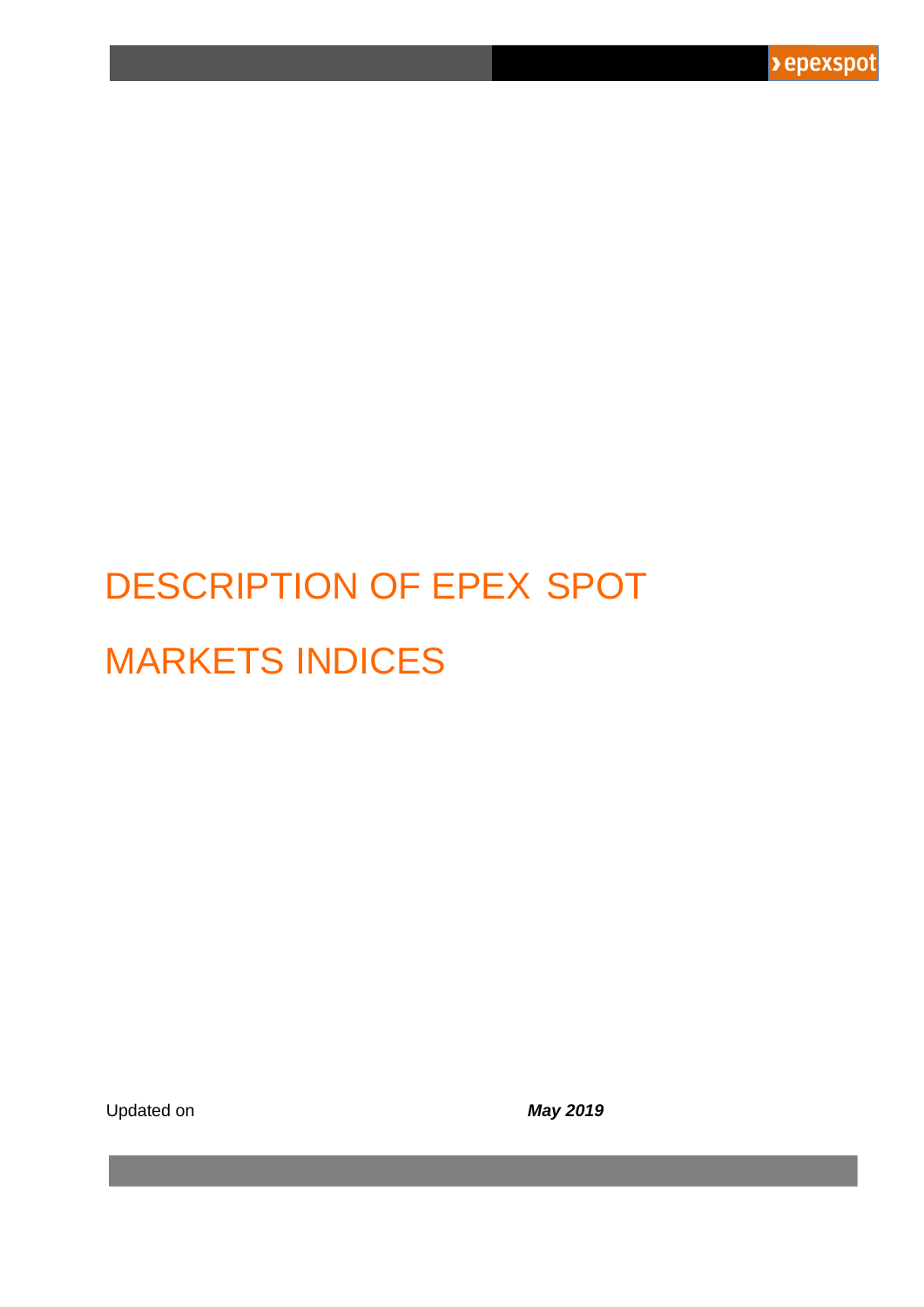> epexspot

#### **SUMMARY**

| 1   |                                                                                    |  |
|-----|------------------------------------------------------------------------------------|--|
| 2   |                                                                                    |  |
| 2.1 |                                                                                    |  |
| 2.2 |                                                                                    |  |
| 2.3 |                                                                                    |  |
| 2.4 |                                                                                    |  |
| 2.5 |                                                                                    |  |
| 2.6 |                                                                                    |  |
| 2.7 |                                                                                    |  |
| 2.8 |                                                                                    |  |
| 2.9 |                                                                                    |  |
| 3   |                                                                                    |  |
| 3.1 | Hourly Indexes (Germany, Austria, Switzerland, France, Belgium, The Netherlands)14 |  |
| 3.2 |                                                                                    |  |
| 3.3 |                                                                                    |  |
| 3.4 |                                                                                    |  |
| 3.5 |                                                                                    |  |
| 3.6 |                                                                                    |  |
| 4   |                                                                                    |  |
| 4.1 |                                                                                    |  |
| 4.2 |                                                                                    |  |
| 4.3 |                                                                                    |  |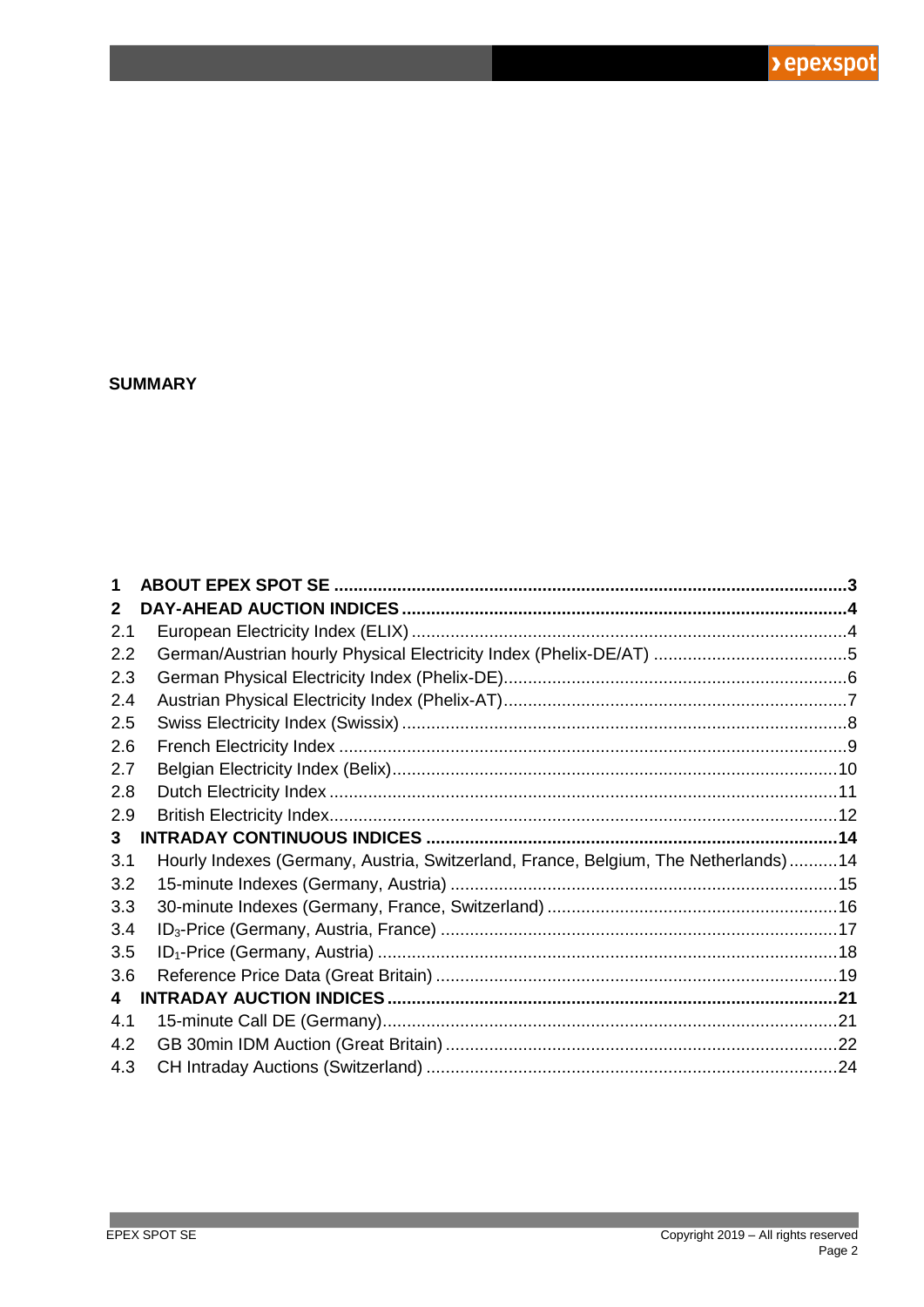## <span id="page-2-0"></span>1 ABOUT EPEX SPOT SE

**The European Power Exchange EPEX SPOT SE** and its affiliates operate physical short-term electricity markets in Central Western Europe and the United Kingdom. As part of EEX Group, a group of companies serving international commodity markets, EPEX SPOT is committed to the creation of a pan-European power market. In 2017, its 285 members traded 535 TWh – a third of the domestic consumption in the eight countries covered. 49% of its equity is held by HGRT, a holding of transmission system operators. For more information, please visit [www.epexspot.com.](http://www.epexspot.com/)

An **index** is a figure representative of a series of data, in this case a series of prices.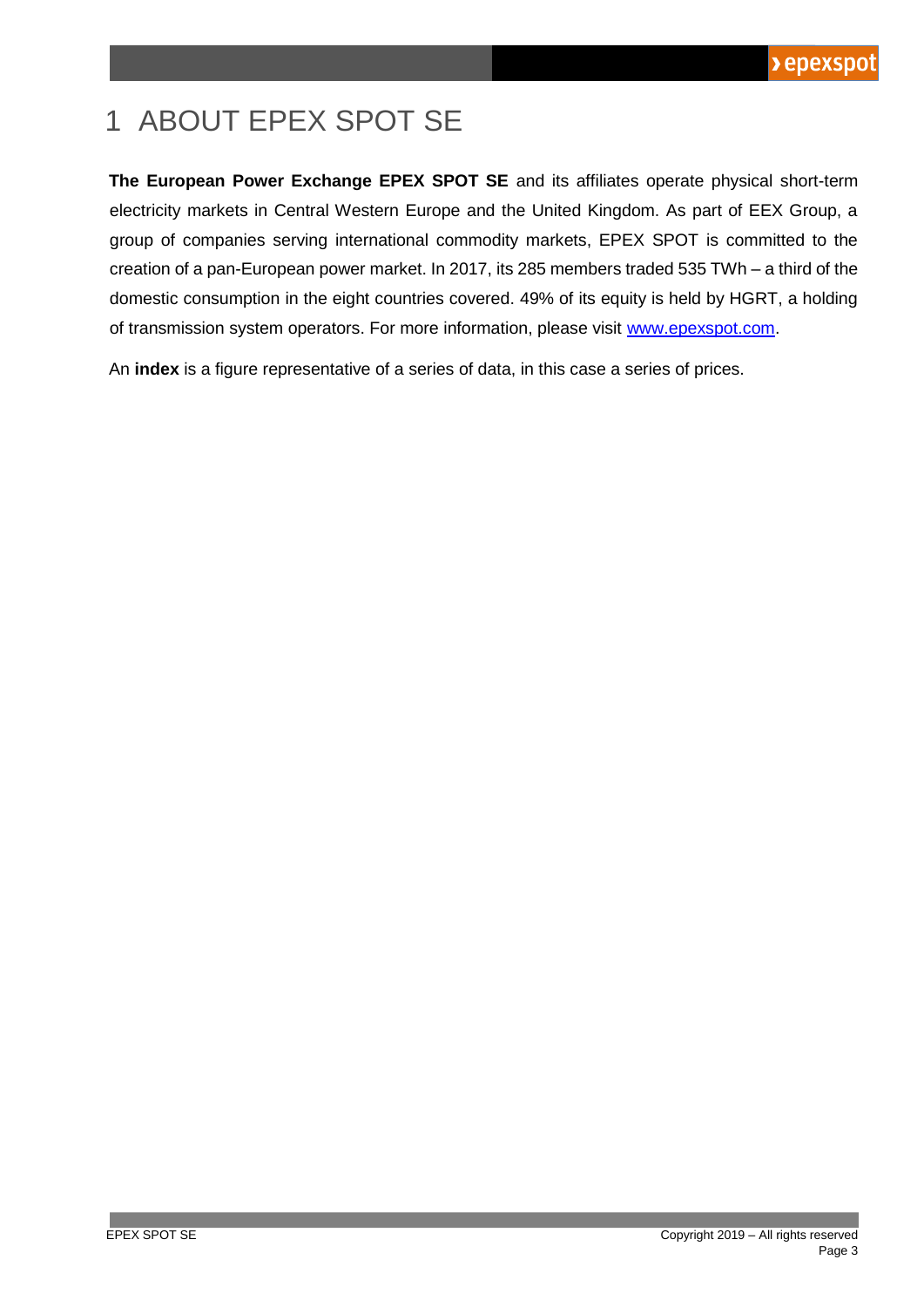### <span id="page-3-0"></span>2 DAY-AHEAD AUCTION INDICES

### <span id="page-3-1"></span>2.1 European Electricity Index (ELIX)

| <b>Name</b> | <b>Description</b>                                                                                                                                                                                                                                                                                                                                                                                                                                       |
|-------------|----------------------------------------------------------------------------------------------------------------------------------------------------------------------------------------------------------------------------------------------------------------------------------------------------------------------------------------------------------------------------------------------------------------------------------------------------------|
| <b>ELIX</b> | ELIX refers to the <b>European Electricity Index</b> . It is a registered<br>trademark of the European Energy Exchange AG and EPEX<br>SPOT SE.                                                                                                                                                                                                                                                                                                           |
|             | The ELIX is available for all delivery periods on the EPEX SPOT<br>day-ahead market. All indices have a precision of two decimals<br>and are expressed in €/MWh.                                                                                                                                                                                                                                                                                         |
|             | The ELIX is calculated on the basis of the day ahead auction order<br>books and according to the rules of EPEX SPOT SE. Market areas<br>Germany-Luxembourg, Austria, France and Switzerland are taken<br>into account under the assumption of uncongested transmission<br>capacities between those market areas. ELIX is based on the<br>calculation method but not on results of the day-ahead auctions<br>and is therefore not based on market prices. |
|             | <b>ELIX Day Base:</b> Arithmetic mean of the ELIX indices for the<br>delivery periods (starting) between 0h00 CET (including) and<br>24h00 CET (excluding).                                                                                                                                                                                                                                                                                              |
|             | <b>ELIX Day Peak:</b> Arithmetic mean of the ELIX indices for the<br>delivery periods (starting) between 8h00 CET (including) and<br>20h00 CET (excluding).                                                                                                                                                                                                                                                                                              |
|             | <b>ELIX Month Base:</b> Arithmetic mean of the ELIX indices for the<br>delivery periods (starting) between 0h00 CET (including) and<br>24h00 CET (excluding).                                                                                                                                                                                                                                                                                            |
|             | <b>ELIX Month Peak:</b> Arithmetic mean of the ELIX indices for the<br>delivery periods (starting) between 8h00 CET (including) and<br>20h00 CET (excluding).                                                                                                                                                                                                                                                                                            |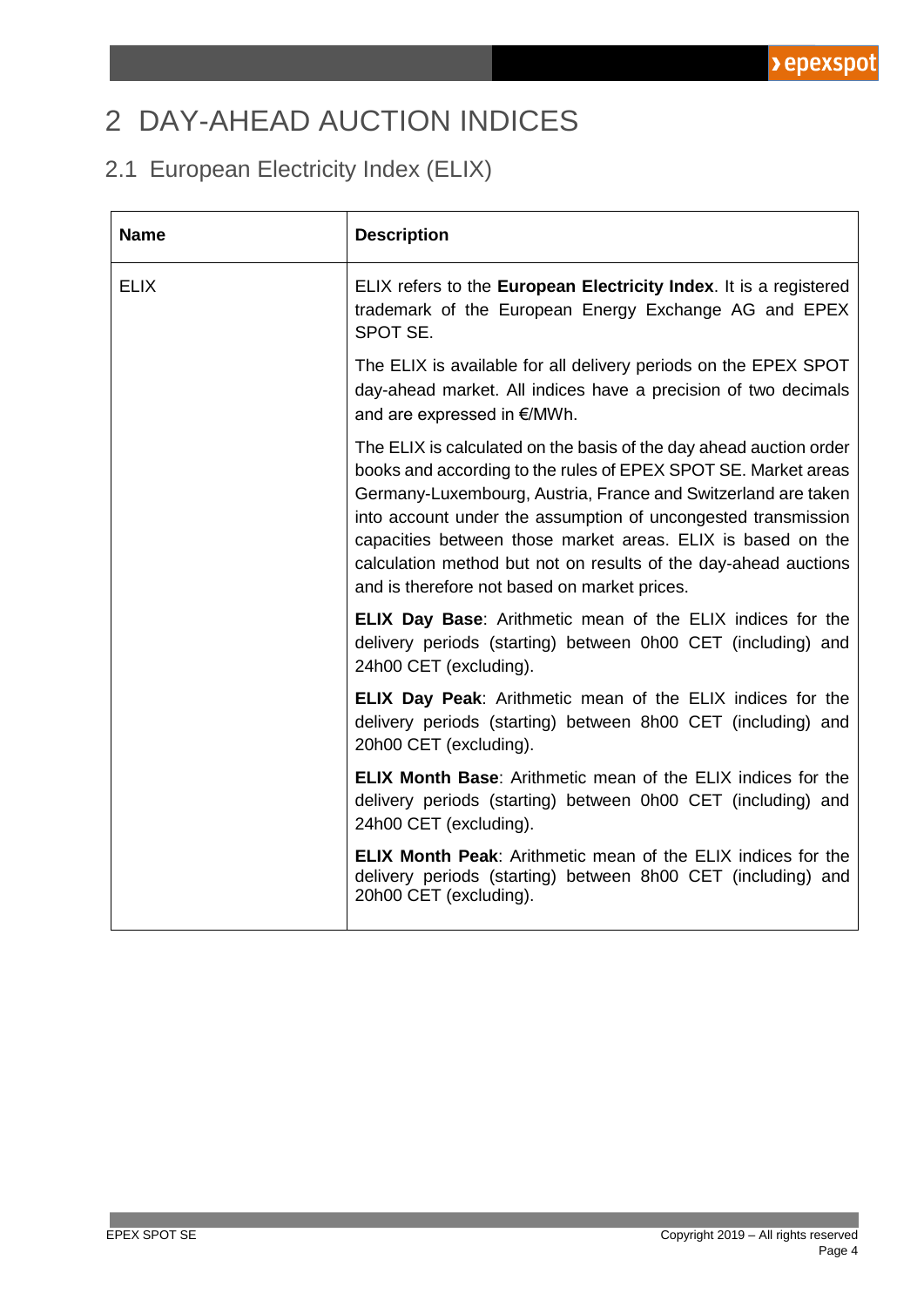### <span id="page-4-0"></span>2.2 German/Austrian hourly Physical Electricity Index (Phelix-DE/AT)

| <b>Name</b>  | <b>Description</b>                                                                                                                                                                                                                                                                                                                   |
|--------------|--------------------------------------------------------------------------------------------------------------------------------------------------------------------------------------------------------------------------------------------------------------------------------------------------------------------------------------|
| PHELIX-DE/AT | <b>Phelix-DE/AT</b> refers to the German/Austrian Physical Electricity<br>Index. It is a registered trademark of the European Energy<br>Exchange AG.                                                                                                                                                                                 |
|              | The Phelix-DE/AT is available for all delivery periods on the EPEX<br>SPOT DE & AT day-ahead market. All indices have a precision of<br>two decimals and are expressed in $\epsilon$ /MWh.                                                                                                                                           |
|              | Phelix-DE/AT is calculated as a weighted average of the hourly<br>prices for Germany (DE) and Austria (AT) as determined by EPEX<br>SPOT day-ahead market. The weighting of DE:AT is set to 9:1,<br>such that the Phelix-DE/AT for every hour of the respective<br>delivery period will be calculated as (9*DE price+ 1*AT price)/10 |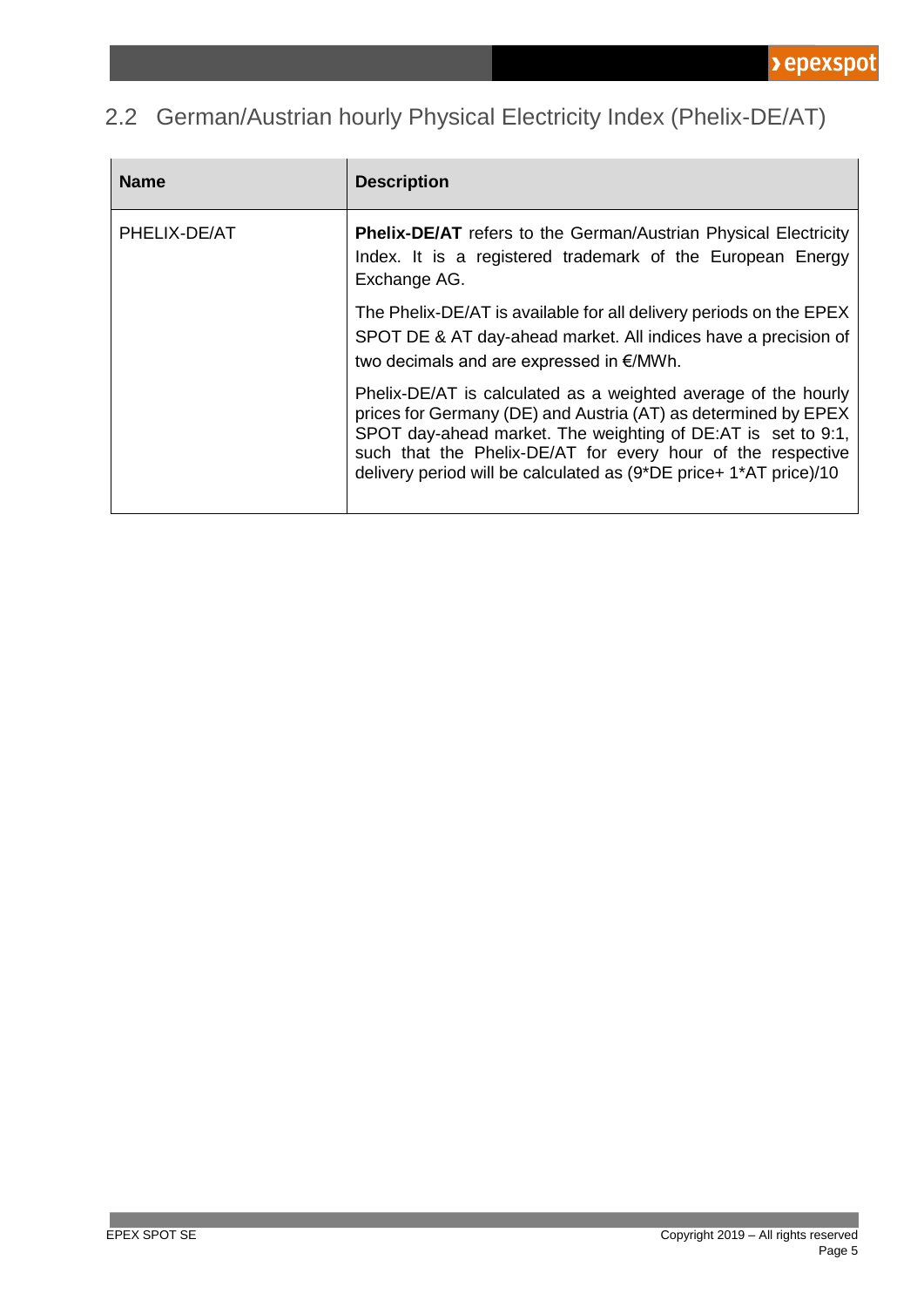### <span id="page-5-0"></span>2.3 German Physical Electricity Index (Phelix-DE)

| <b>Name</b> | <b>Description</b>                                                                                                                                                                                                                                        |
|-------------|-----------------------------------------------------------------------------------------------------------------------------------------------------------------------------------------------------------------------------------------------------------|
| PHELIX-DE   | <b>Phelix-DE</b> refers to the German Physical Electricity Index. It is a<br>registered trademark of the European Energy Exchange AG.                                                                                                                     |
|             | The Phelix-DE is available for all delivery periods on the EPEX<br>SPOT DE day-ahead market. All indices have a precision of two<br>decimals and are expressed in €/MWh.                                                                                  |
|             | <b>Phelix-DE Day Base:</b> Arithmetic mean of the market clearing<br>prices for the delivery periods (starting) between 0h00 CET<br>(including) and 24h00 CET (excluding) for the EPEX SPOT DE<br>day-ahead market.                                       |
|             | <b>Phelix-DE Day Peak:</b> Arithmetic mean of the market clearing<br>prices for the delivery periods (starting) between 8h00 CET<br>(including) and 20h00 CET (excluding) for the EPEX SPOT DE<br>day-ahead market.                                       |
|             | <b>Phelix-DE Month Base:</b> Arithmetic mean of the market clearing<br>prices for the delivery periods (starting) between 0h00 CET<br>(including) and 24h00 CET (excluding) for all days of the month<br>for the EPEX SPOT DE day-ahead market.           |
|             | <b>Phelix-DE Month Peak:</b> Arithmetic mean of the market clearing<br>prices for the delivery periods (starting) between 8h00 CET<br>(including) and 20h00 CET (excluding) for all weekdays (Monday<br>to Friday) for the EPEX SPOT DE day-ahead market. |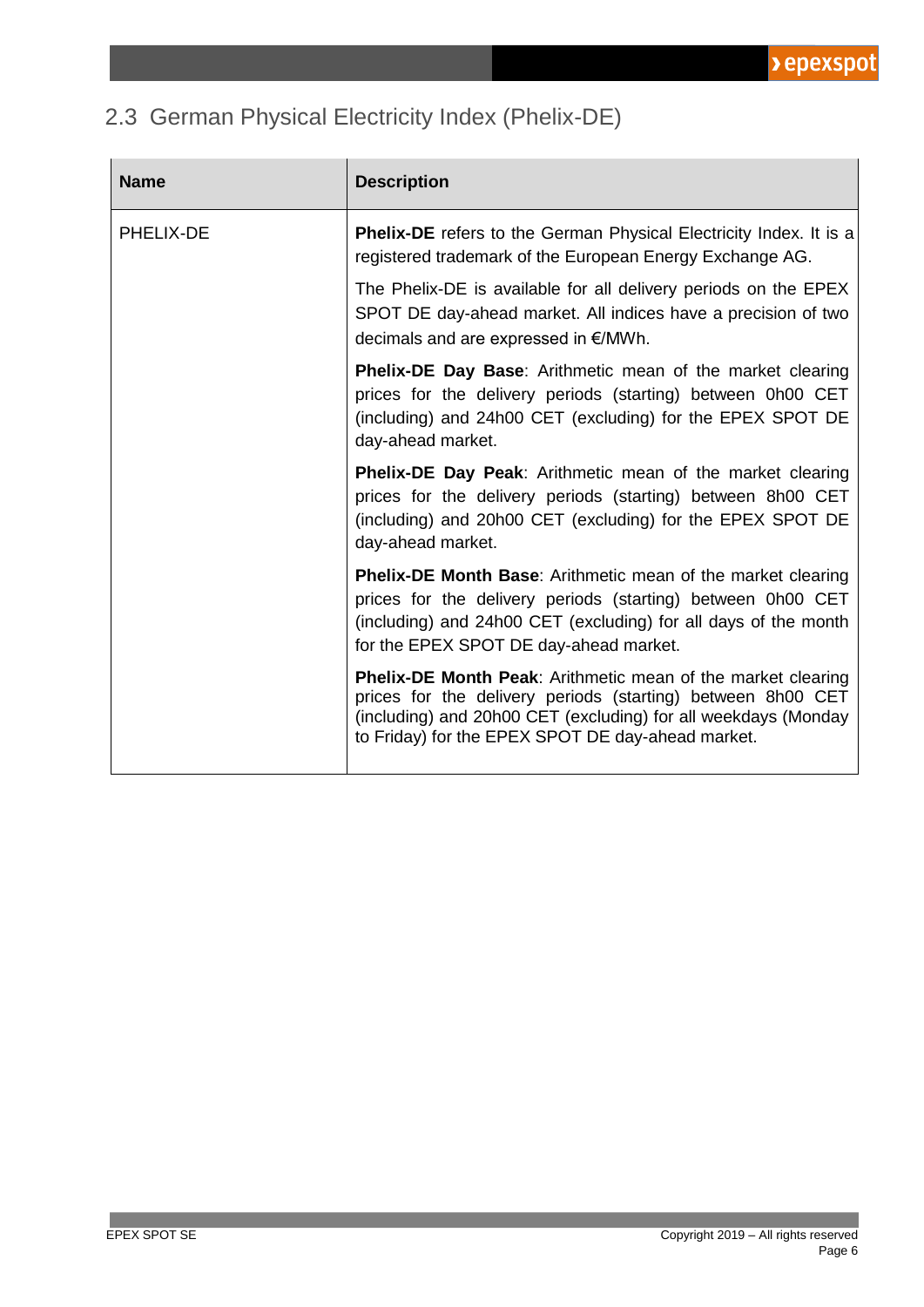### <span id="page-6-0"></span>2.4 Austrian Physical Electricity Index (Phelix-AT)

| <b>Name</b> | <b>Description</b>                                                                                                                                                                                                                                 |
|-------------|----------------------------------------------------------------------------------------------------------------------------------------------------------------------------------------------------------------------------------------------------|
| PHELIX-AT   | <b>Phelix-AT</b> refers to the Austrian Physical Electricity Index. It is a<br>registered trademark of the European Energy Exchange AG.                                                                                                            |
|             | The Phelix-AT is available for all delivery periods on the EPEX<br>SPOT AT day-ahead market. All indices have a precision of two<br>decimals and are expressed in €/MWh.                                                                           |
|             | <b>Phelix-AT Day Base:</b> Arithmetic mean of the market clearing<br>prices for the delivery periods (starting) between 0h00 CET<br>(including) and 24h00 CET (excluding) for the EPEX SPOT AT<br>day-ahead market.                                |
|             | <b>Phelix-AT Day Peak:</b> Arithmetic mean of the market clearing<br>prices for the delivery periods (starting) between 8h00 CET<br>(including) and 20h00 CET (excluding) for the EPEX SPOT AT<br>day-ahead market.                                |
|             | <b>Phelix-AT Month Base:</b> Arithmetic mean of the market clearing<br>prices for the delivery periods (starting) between 0h00 CET<br>(including) and 24h00 CET (excluding) for all days of the month for<br>the EPEX SPOT AT day-ahead market.    |
|             | Phelix-AT Month Peak: Arithmetic mean of the market clearing<br>prices for the delivery periods (starting) between 8h00 CET<br>(including) and 20h00 CET (excluding) for all weekdays (Monday<br>to Friday) for the EPEX SPOT AT day-ahead market. |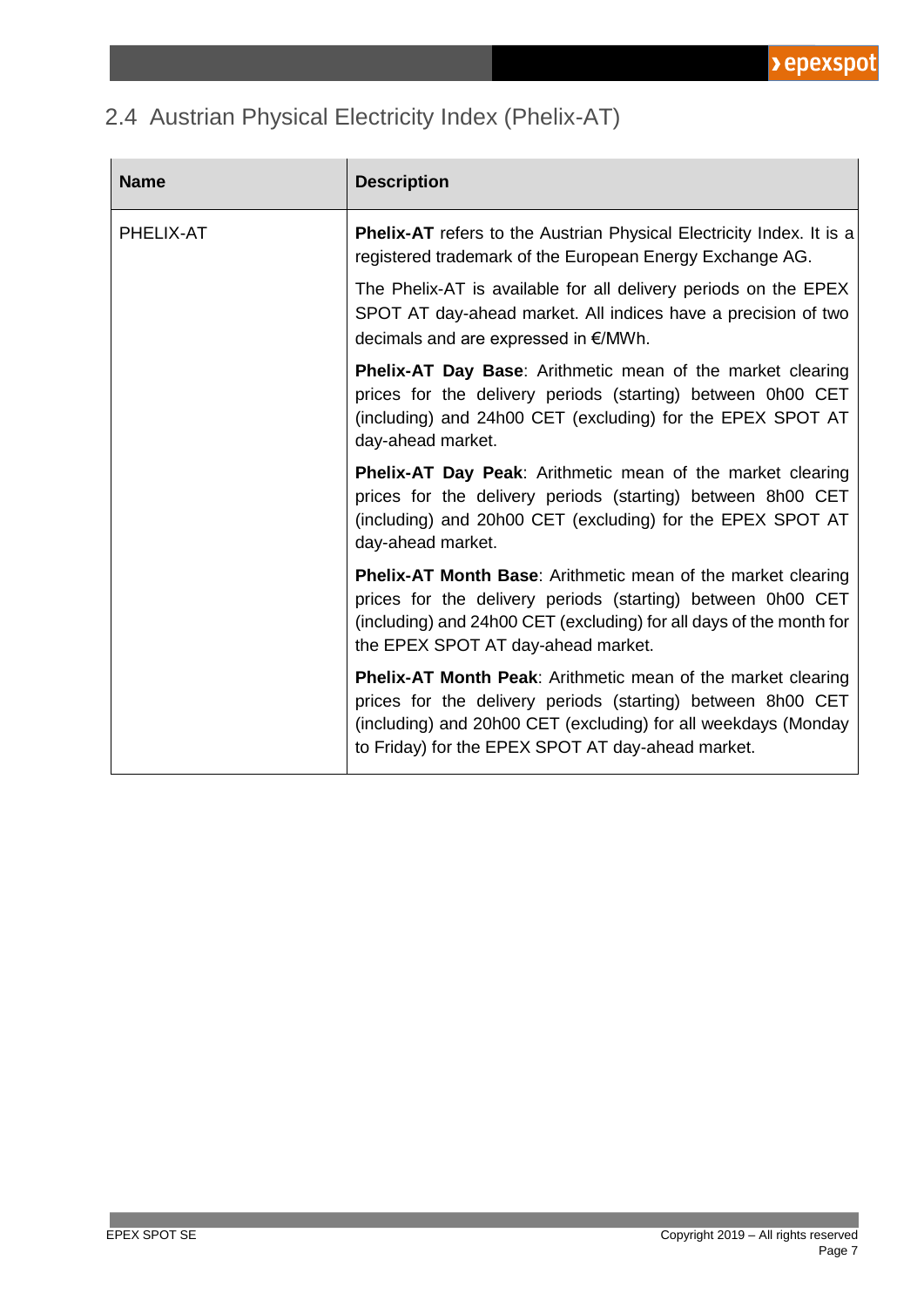### <span id="page-7-0"></span>2.5 Swiss Electricity Index (Swissix)

| <b>Name</b>    | <b>Description</b>                                                                                                                                                                                                                                      |
|----------------|---------------------------------------------------------------------------------------------------------------------------------------------------------------------------------------------------------------------------------------------------------|
| <b>SWISSIX</b> | <b>Swissix</b> refers to the Swiss Electricity Index. It is a registered<br>trademark of EPEX SPOT SE.                                                                                                                                                  |
|                | The Swissix is available for all delivery periods on the EPEX SPOT<br>CH day-ahead market. All indices have a precision of two decimals<br>and are expressed in €/MWh.                                                                                  |
|                | <b>Swissix Day Base:</b> Arithmetic mean of the market clearing prices<br>for the delivery periods (starting) between 0h00 CET (including)<br>and 24h00 CET (excluding) for the EPEX SPOT CH day-ahead<br>market.                                       |
|                | <b>Swissix Day Peak:</b> Arithmetic mean of the market clearing prices<br>for the delivery periods (starting) between 8h00 CET (including)<br>and 20h00 CET (excluding) for the EPEX SPOT CH day-ahead<br>market.                                       |
|                | <b>Swissix Month Base:</b> Arithmetic mean of the market clearing<br>prices for the delivery periods (starting) between 0h00 CET<br>(including) and 24h00 CET (excluding) for all days of the month for<br>the EPEX SPOT CH day-ahead market.           |
|                | <b>Swissix Month Peak:</b> Arithmetic mean of the market clearing<br>prices for the delivery periods (starting) between 8h00 CET<br>(including) and 20h00 CET (excluding) for all weekdays (Monday<br>to Friday) for the EPEX SPOT CH day-ahead market. |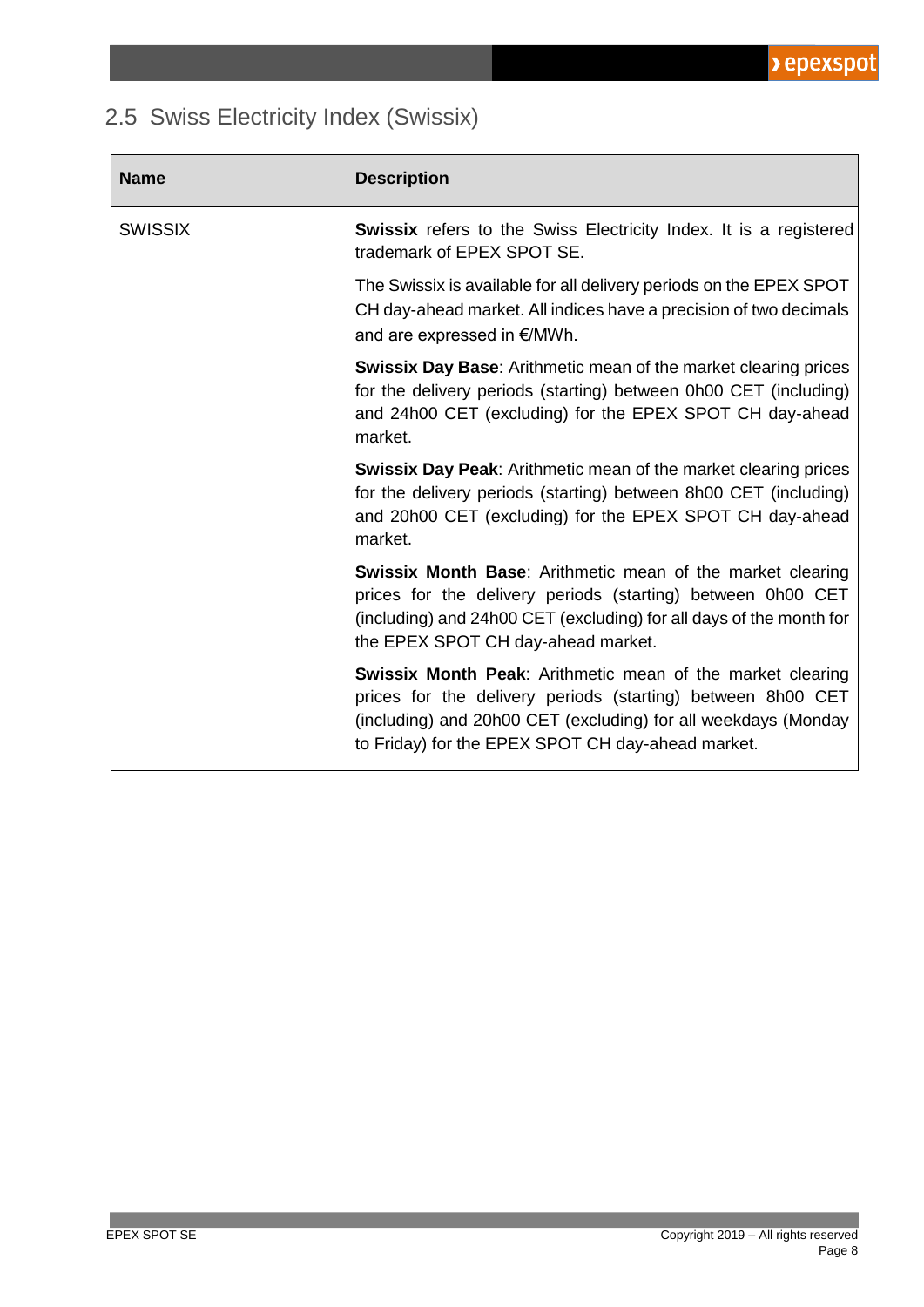

### <span id="page-8-0"></span>2.6 French Electricity Index

| <b>Name</b>                             | <b>Description</b>                                                                                                                                                                                             |
|-----------------------------------------|----------------------------------------------------------------------------------------------------------------------------------------------------------------------------------------------------------------|
| <b>EPEX</b><br>DAY<br><b>AUCTION FR</b> | AHEAD EPEX DAY-AHEAD AUCTION FR refers to the French Electricity<br>Index. It is a registered trademark of EPEX SPOT SE.                                                                                       |
|                                         | The EPEX DAY-AHEAD AUCTION FR is available for all delivery<br>periods on the EPEX SPOT FR day-ahead market. All indices<br>have a precision of two decimals and are expressed in $\epsilon$ /MWh.             |
|                                         | <b>DAILY FR BASE:</b> Arithmetic mean of the market clearing prices<br>for the delivery periods (starting) between 0h00 CET (including)<br>and 24h00 CET (excluding) for the EPEX SPOT FR day-ahead<br>market. |
|                                         | <b>DAILY FR PEAK:</b> Arithmetic mean of the market clearing prices<br>for the delivery periods (starting) between 8h00 CET (including)<br>and 20h00 CET (excluding) for the EPEX SPOT FR day-ahead<br>market. |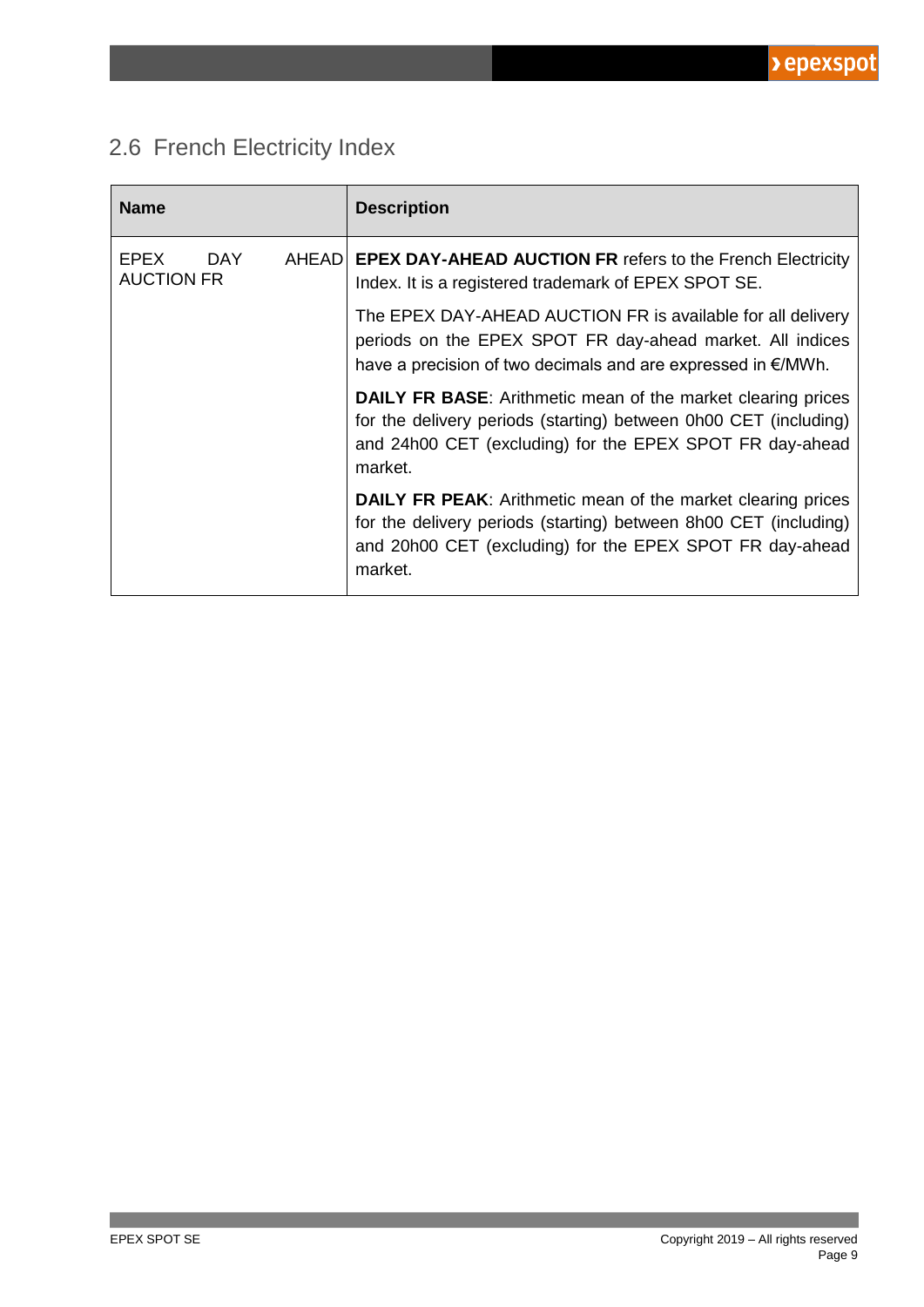#### <span id="page-9-0"></span>2.7 Belgian Electricity Index (Belix)

| <b>Name</b>  | <b>Description</b>                                                                                                                                                                                                                                                                                                                                                                                                                |
|--------------|-----------------------------------------------------------------------------------------------------------------------------------------------------------------------------------------------------------------------------------------------------------------------------------------------------------------------------------------------------------------------------------------------------------------------------------|
| <b>BELIX</b> | <b>BELIX</b> refers to the Belgium Electricity Index. It is a registered<br>trademark of EPEX SPOT SE.                                                                                                                                                                                                                                                                                                                            |
|              | The BELIX is available for all delivery periods on the EPEX SPOT<br>BE day-ahead market. All indices have a precision of two decimals<br>and are expressed in €/MWh.                                                                                                                                                                                                                                                              |
|              | <b>BELIX BASE:</b> Arithmetic mean of the market clearing prices for<br>the delivery periods (starting) between 0h00 CET (including) and<br>24h00 CET (excluding) for the EPEX SPOT BE day-ahead market.                                                                                                                                                                                                                          |
|              | <b>BELIX PEAK:</b> Arithmetic mean of the market clearing prices for<br>the delivery periods (starting) between 8h00 CET (including) and<br>20h00 CET (excluding) for the EPEX SPOT BE day-ahead market.                                                                                                                                                                                                                          |
|              | <b>BELIX OFF-PEAK:</b> Arithmetic mean of market clearing prices for<br>the delivery periods (starting) between 0h00 CET (including) and<br>8h00 CET (excluding) and between 20h00 CET (including) and<br>24h00 CET (excluding) for the EPEX SPOT BE day-ahead market.                                                                                                                                                            |
|              | MONTHLY BELIX BASE: Arithmetic mean of the market clearing<br>prices for the delivery periods (starting) between 0h00 CET<br>(including) and 24h00 CET (excluding) for all days of the month<br>for the EPEX SPOT BE day-ahead market.                                                                                                                                                                                            |
|              | MONTHLY BELIX PEAK: Arithmetic mean of the market clearing<br>prices for the delivery periods (starting) between 8h00 CET<br>(including) and 20h00 CET (excluding) for all weekdays (Monday<br>to Friday) for the EPEX SPOT BE day-ahead market.                                                                                                                                                                                  |
|              | <b>MONTHLY BELIX OFF-PEAK: Arithmetic mean of market</b><br>clearing prices for the delivery periods (starting) between 0h00<br>CET (including) and 8h00 CET (excluding) and between 20h00<br>CET (including) and 24h00 CET (excluding) for all weekdays<br>(Monday to Friday) and between 0h00 CET (including) and 24h00<br>CET (excluding) for the weekend days (Saturday and Sunday) for<br>the EPEX SPOT BE day-ahead market. |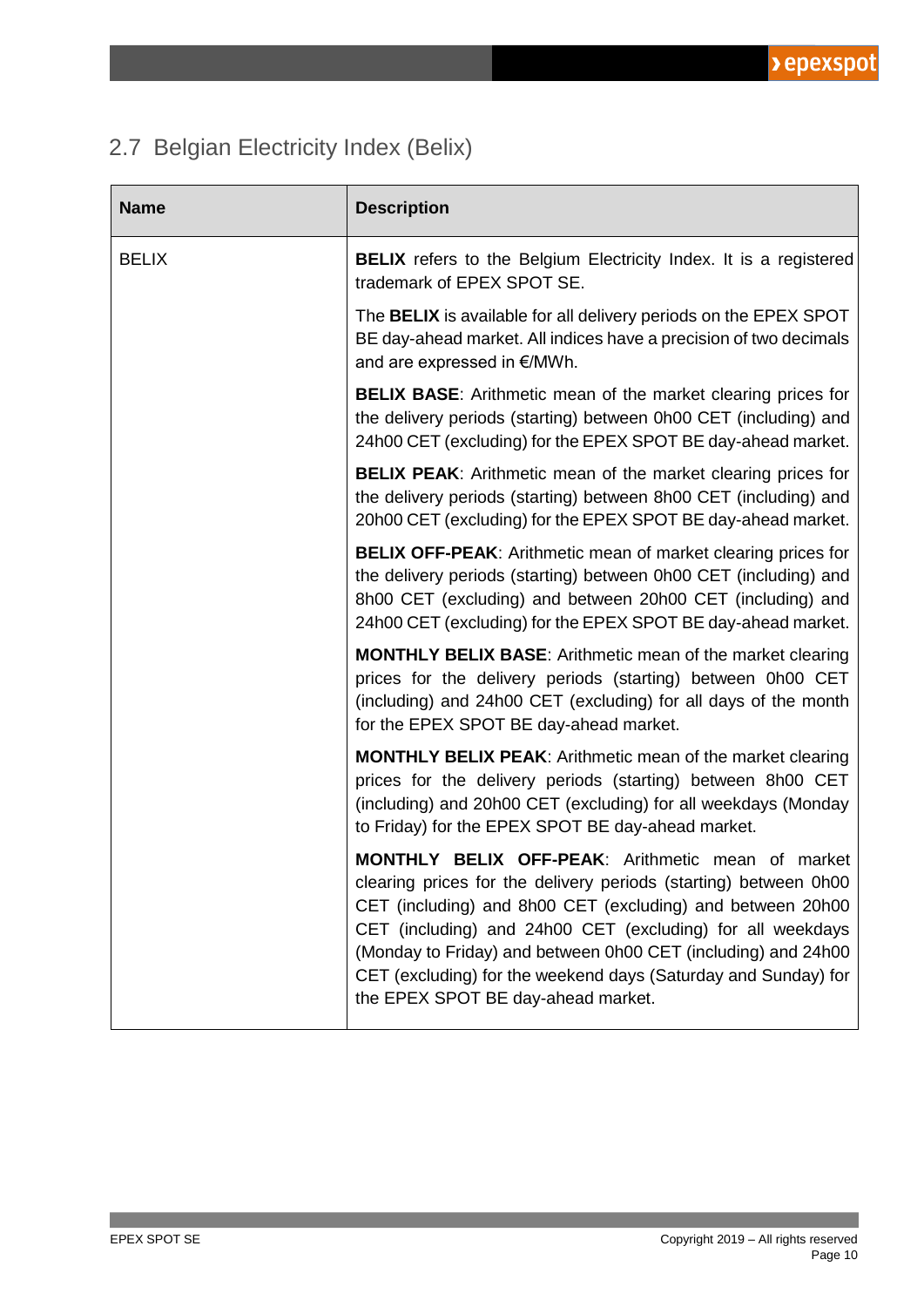

### <span id="page-10-0"></span>2.8 Dutch Electricity Index

| <b>Name</b>                         | <b>Description</b>                                                                                                                                                                                                                                                                                                                                                                                                                 |
|-------------------------------------|------------------------------------------------------------------------------------------------------------------------------------------------------------------------------------------------------------------------------------------------------------------------------------------------------------------------------------------------------------------------------------------------------------------------------------|
| EPEX DAY AHEAD<br><b>AUCTION NL</b> | EPEX DAY-AHEAD AUCTION NL refers to the Dutch Electricity<br>Index. It is a registered trademark of EPEX SPOT SE.                                                                                                                                                                                                                                                                                                                  |
|                                     | The EPEX DAY-AHEAD AUCTION NL is available for all delivery<br>periods on the EPEX SPOT NL day-ahead market. All indices<br>have a precision of two decimals and are expressed in €/MWh.                                                                                                                                                                                                                                           |
|                                     | <b>DAILY NL BASE:</b> Arithmetic mean of the market clearing prices<br>for the delivery periods (starting) between 0h00 CET (including)<br>and 24h00 CET (excluding) for the EPEX SPOT NL day-ahead<br>market.                                                                                                                                                                                                                     |
|                                     | <b>DAILY NL PEAK:</b> Arithmetic mean of the market clearing prices<br>for the delivery periods (starting) between 8h00 CET (including)<br>and 20h00 CET (excluding) for the EPEX SPOT NL day-ahead<br>market.                                                                                                                                                                                                                     |
|                                     | <b>DAILY NL OFF-PEAK:</b> Arithmetic mean of market clearing prices<br>for the delivery periods (starting) between 0h00 CET (including)<br>and 8h00 CET (excluding) and between 20h00 CET (including)<br>and 24h00 CET (excluding) for the EPEX SPOT NL day-ahead<br>market.                                                                                                                                                       |
|                                     | MONTHLY NL BASE: Arithmetic mean of the market clearing<br>prices for the delivery periods (starting) between 0h00 CET<br>(including) and 24h00 CET (excluding) for all days of the month<br>for the EPEX SPOT NL day-ahead market.                                                                                                                                                                                                |
|                                     | <b>MONTHLY NL PEAK:</b> Arithmetic mean of the market clearing<br>prices for the delivery periods (starting) between 8h00 CET<br>(including) and 20h00 CET (excluding) for all weekdays (Monday<br>to Friday) for the EPEX SPOT NL day-ahead market.                                                                                                                                                                               |
|                                     | <b>MONTHLY NL OFF-PEAK: Arithmetic mean of the market</b><br>clearing prices for the delivery periods (starting) between 0h00<br>CET (including) and 8h00 CET (excluding) and between 20h00<br>CET (including) and 24h00 CET (excluding) for all weekdays<br>(Monday to Friday) and between 0h00 CET (including) and 24h00<br>CET (excluding) for the weekend days (Saturday and Sunday) for<br>the EPEX SPOT NL day-ahead market. |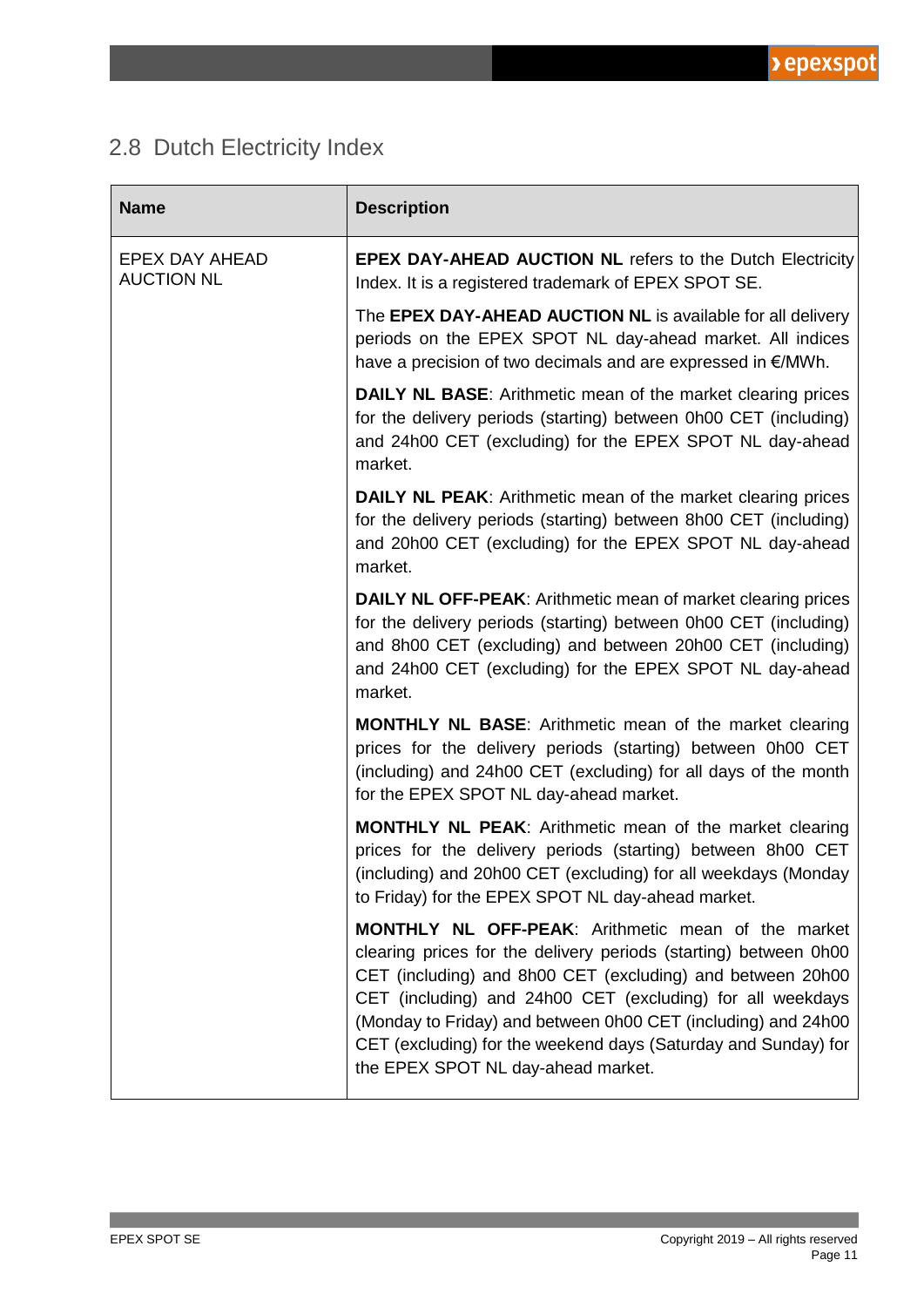

### <span id="page-11-0"></span>2.9 British Electricity Index

| <b>Name</b>                         | <b>Description</b>                                                                                                                                                                                                                                                                                                                                                                                                             |
|-------------------------------------|--------------------------------------------------------------------------------------------------------------------------------------------------------------------------------------------------------------------------------------------------------------------------------------------------------------------------------------------------------------------------------------------------------------------------------|
| EPEX DAY AHEAD<br><b>AUCTION GB</b> | <b>EPEX DAY-AHEAD AUCTION GB refers to the British Electricity</b><br>Index. It is a registered trademark of EPEX SPOT SE. Note that<br>the daily indices are based on EFA days; spanning from 23h00 to<br>23h00 local UK time, corresponding to 0h00 to 24h00 CET.                                                                                                                                                            |
|                                     | The EPEX DAY-AHEAD AUCTION GB is available for all delivery<br>periods on the EPEX SPOT GB day-ahead market. All indices<br>have a precision of two decimals and are expressed in £/MWh.                                                                                                                                                                                                                                       |
|                                     | <b>DAILY GB BASE:</b> Arithmetic mean of the market clearing prices<br>for the delivery periods (starting) between 0h00 CET (including)<br>and 24h00 CET (excluding) for the EPEX SPOT GB day-ahead<br>market.                                                                                                                                                                                                                 |
|                                     | <b>DAILY GB PEAK:</b> Arithmetic mean of the market clearing prices<br>for the delivery periods (starting) between 8h00 CET (including)<br>and 20h00 CET (excluding) for the EPEX SPOT GB day-ahead<br>market.                                                                                                                                                                                                                 |
|                                     | <b>DAILY GB OFF-PEAK:</b> Arithmetic mean of the market clearing<br>prices for the delivery periods (starting) between 0h00 CET<br>(including) and 8h00 CET (excluding) and between 20h00 CET<br>(including) and 24h00 CET (excluding) for the EPEX SPOT GB<br>day-ahead market.                                                                                                                                               |
|                                     | <b>MONTHLY GB BASE:</b> Arithmetic mean of the market clearing<br>prices for the delivery periods (starting) between 0h00 CET<br>(including) and 24h00 CET (excluding) for all days of the month<br>for the EPEX SPOT GB day-ahead market.                                                                                                                                                                                     |
|                                     | <b>MONTHLY GB PEAK:</b> Arithmetic mean of the market clearing<br>prices for the delivery periods (starting) between 8h00 CET<br>(including) and 20h00 CET (excluding) for all weekdays (Monday<br>to Friday) for the EPEX SPOT GB day-ahead market.                                                                                                                                                                           |
|                                     | <b>MONTHLY GB OFF-PEAK: Arithmetic mean of market clearing</b><br>prices for the delivery periods (starting) between 0h00 CET<br>(including) and 8h00 CET (excluding) and between 20h00 CET<br>(including) and 24h00 CET (excluding) for all weekdays (Monday<br>to Friday) and between 0h00 CET (including) and 24h00 CET<br>(excluding) for the weekend days (Saturday and Sunday) for the<br>EPEX SPOT GB day-ahead market. |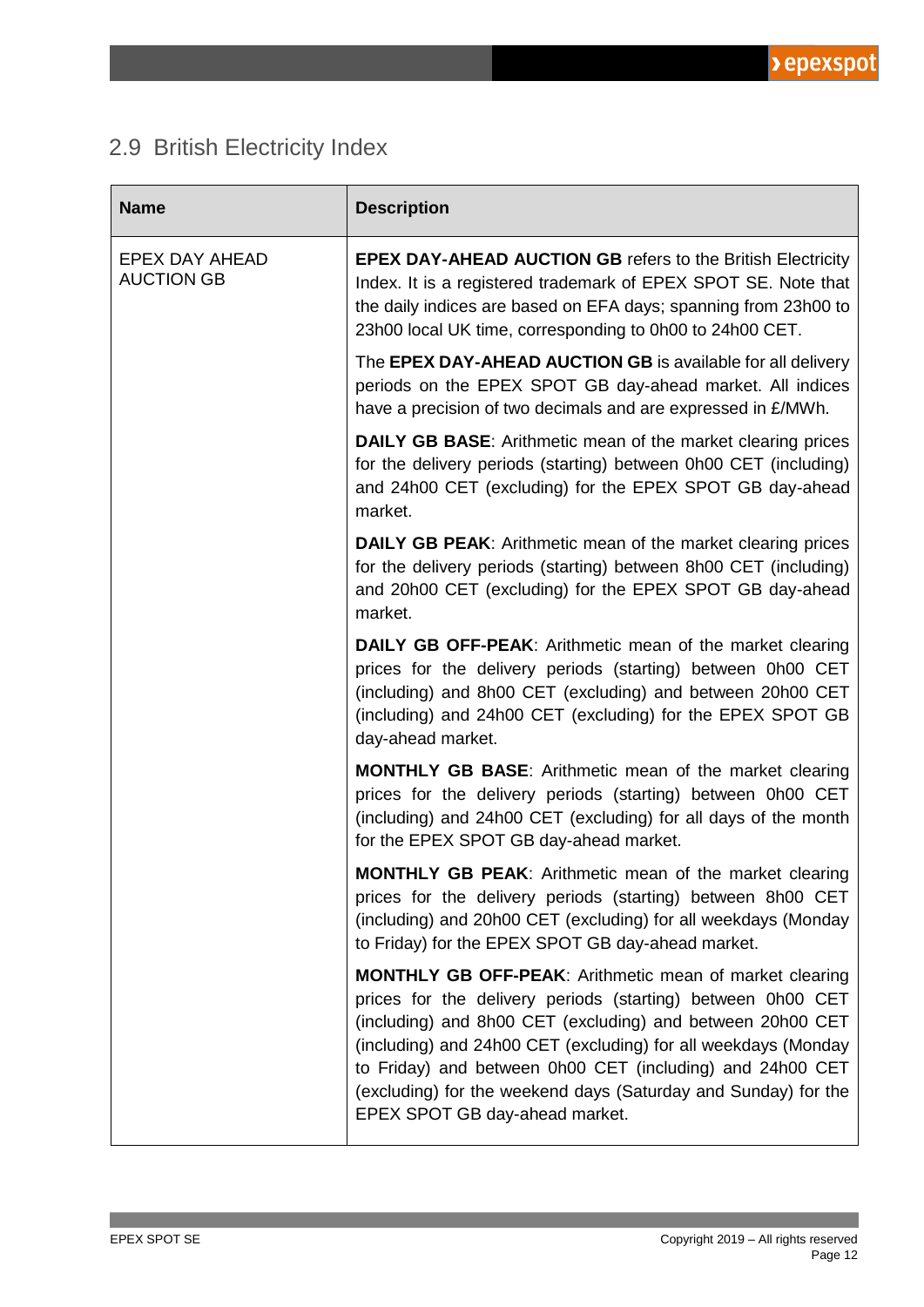

| <b>Name</b>                            | <b>Description</b>                                                                                                                                                                                                                                                                                                                                                                                                                           |
|----------------------------------------|----------------------------------------------------------------------------------------------------------------------------------------------------------------------------------------------------------------------------------------------------------------------------------------------------------------------------------------------------------------------------------------------------------------------------------------------|
| EPEX HALF HOUR DAY<br>AHEAD AUCTION GB | <b>EPEX HALF HOUR DAY-AHEAD AUCTION GB refers to the</b><br>British Electricity Index. It is a registered trademark of EPEX SPOT<br>SE. Note that the daily indices are based on EFA days; spanning<br>from 23h00 to 23h00 local UK time, corresponding to 0h00 to<br>24h00 CET.                                                                                                                                                             |
|                                        | The EPEX HALF HOUR DAY-AHEAD AUCTION GB is available<br>for all delivery periods on the EPEX SPOT GB half hour day-ahead<br>market. All indices have a precision of two decimals and are<br>expressed in £/MWh.                                                                                                                                                                                                                              |
|                                        | <b>DAILY HALF HOUR GB BASE:</b> Arithmetic mean of the market<br>clearing prices for the delivery periods (starting) between 0h00<br>CET (including) and 24h00 CET (excluding) for the EPEX SPOT<br>GB half hour day-ahead market.                                                                                                                                                                                                           |
|                                        | <b>DAILY HALF HOUR GB PEAK: Arithmetic mean of the market</b><br>clearing prices for the delivery periods (starting) between 8h00<br>CET (including) and 20h00 CET (excluding) for the EPEX SPOT<br>GB half hour day-ahead market.                                                                                                                                                                                                           |
|                                        | DAILY HALF HOUR GB OFF-PEAK: Arithmetic mean of the<br>market clearing prices for the delivery periods (starting) between<br>0h00 CET (including) and 8h00 CET (excluding) and between<br>20h00 CET (including) and 24h00 CET (excluding) for the EPEX<br>SPOT GB half hour day-ahead market.                                                                                                                                                |
|                                        | <b>MONTHLY HALF HOUR GB BASE:</b> Arithmetic mean of the<br>market clearing prices for the delivery periods (starting) between<br>0h00 CET (including) and 24h00 CET (excluding) for all days of<br>the month for the EPEX SPOT GB half hour day-ahead market.                                                                                                                                                                               |
|                                        | <b>MONTHLY HALF HOUR GB PEAK: Arithmetic mean of the</b><br>market clearing prices for the delivery periods (starting) between<br>8h00 CET (including) and 20h00 CET (excluding) for all weekdays<br>(Monday to Friday) for the EPEX SPOT GB half hour day-ahead<br>market.                                                                                                                                                                  |
|                                        | <b>MONTHLY HALF HOUR GB OFF-PEAK: Arithmetic mean of the</b><br>market clearing prices for the delivery periods (starting) between<br>0h00 CET (including) and 8h00 CET (excluding) and between<br>20h00 CET (including) and 24h00 CET (excluding) for all<br>weekdays (Monday to Friday) and between 0h00 CET (including)<br>and 24h00 CET (excluding) for the weekend days (Saturday and<br>Sunday) for the EPEX SPOT GB day-ahead market. |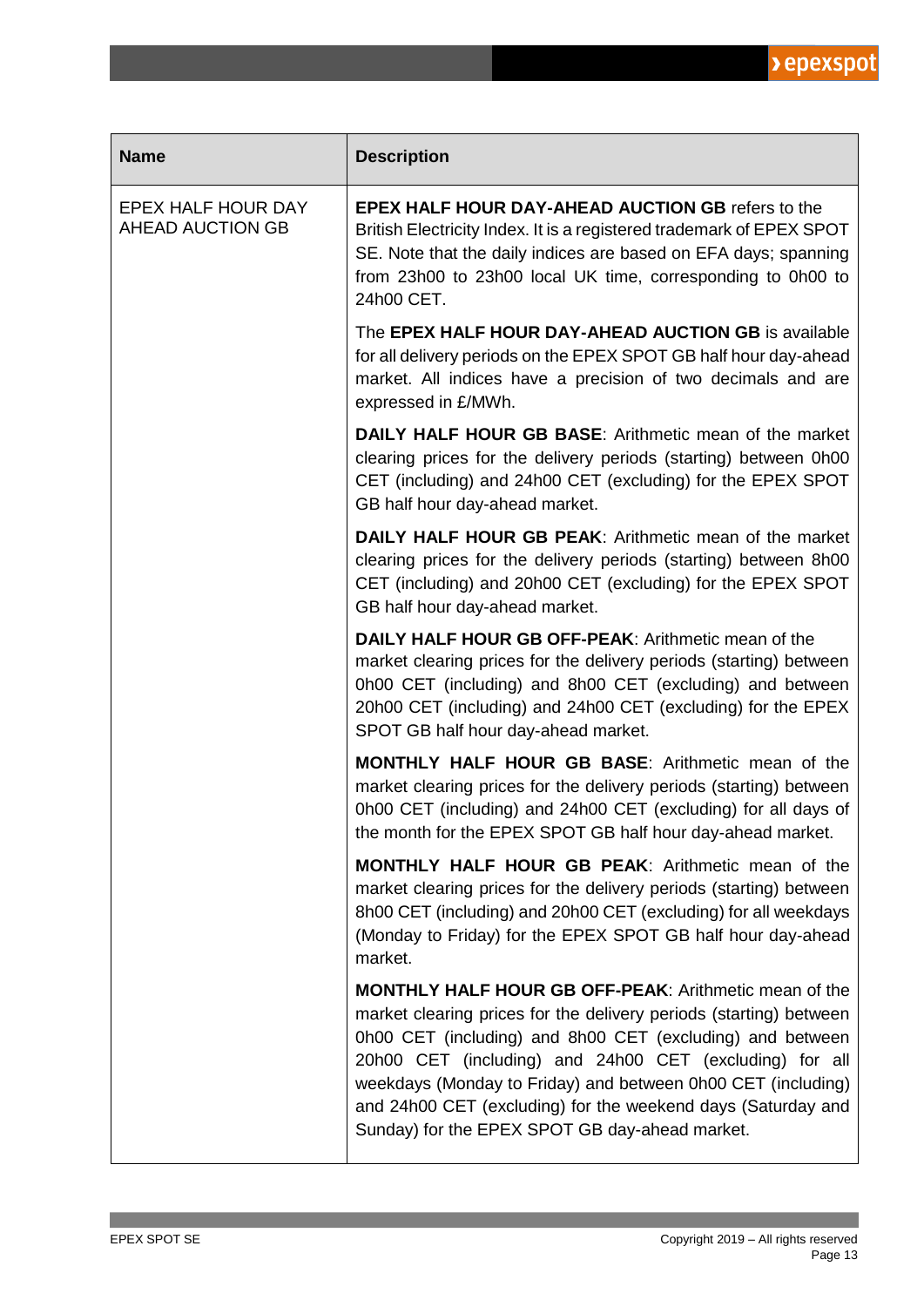### <span id="page-13-0"></span>3 INTRADAY CONTINUOUS INDICES

With the XBID go-live leading to the co-existence of EPEXSPOT Local products, i.e. products matched on the local trading solution M7 operated by EPEX SPOT, and Global products ,i.e. products matched on XBID platform jointly operated with other NEMOs\*, EPEXSPOT indices include **both Local products and Global products** based on the following rule: trades with one or two legs entered by an EPEX member on EPEX trading system no matter whether it's a local or an XBID product are taken into account in the indices of the related market area.

\*NEMO: Nominated Electricity Market Operator (i.e. power exchanges)

#### <span id="page-13-1"></span>3.1 Hourly Indexes (Germany, Austria, Switzerland, France, Belgium, The Netherlands)

| <b>Name</b>                                       | <b>Description</b>                                                                                                                                                                                                                                                                                                                            |
|---------------------------------------------------|-----------------------------------------------------------------------------------------------------------------------------------------------------------------------------------------------------------------------------------------------------------------------------------------------------------------------------------------------|
| <b>HOURLY INTRADAY</b><br><b>CONTINUOUS INDEX</b> | The Hourly Intraday Continuous Index is calculated for each<br>delivery period traded on the M7 continuous markets. Cross<br>border trades are taken into account in the calculation of the index.<br>OTC trades and Cross-trades (i.e. self-trades; trades for which the<br>same counterparty is on the buy and the sell side) are excluded. |
|                                                   | The Hourly Intraday Continuous Index is based on hourly<br>trades only and block trades are therefore excluded from the<br>calculation. Each hourly Index is a volume-weighted average of<br>the price of all trades for a certain delivery hour for a specific<br>market area (Germany, Austria, Switzerland, France).                       |
|                                                   | The Hourly Intraday Continuous Index Base: Arithmetic mean<br>of the hourly intraday indices for the delivery periods (starting)<br>between 0h00 CET (including) and 24h00 CET (excluding) for the<br>EPEX SPOT continuous market (Germany, Austria, Switzerland,<br>France, Belgium, and The Netherlands).                                   |
|                                                   | The Hourly Intraday Continuous Index Peak: Arithmetic mean<br>of the hourly intraday indices for the delivery periods (starting)<br>between 8h00 CET (including) and 20h00 CET (excluding) for the<br>EPEX SPOT continuous market (Germany, Austria, Switzerland,<br>France, Belgium, and The Netherlands).                                   |
|                                                   | If no trade has occurred on a specific delivery period, then the<br>index value is defined by the EPEX SPOT DAY AHEAD AUCTION<br>index for this specific period and the concerned market area<br>(Germany, Austria, Switzerland, France, Belgium, and The<br>Netherlands).                                                                    |

.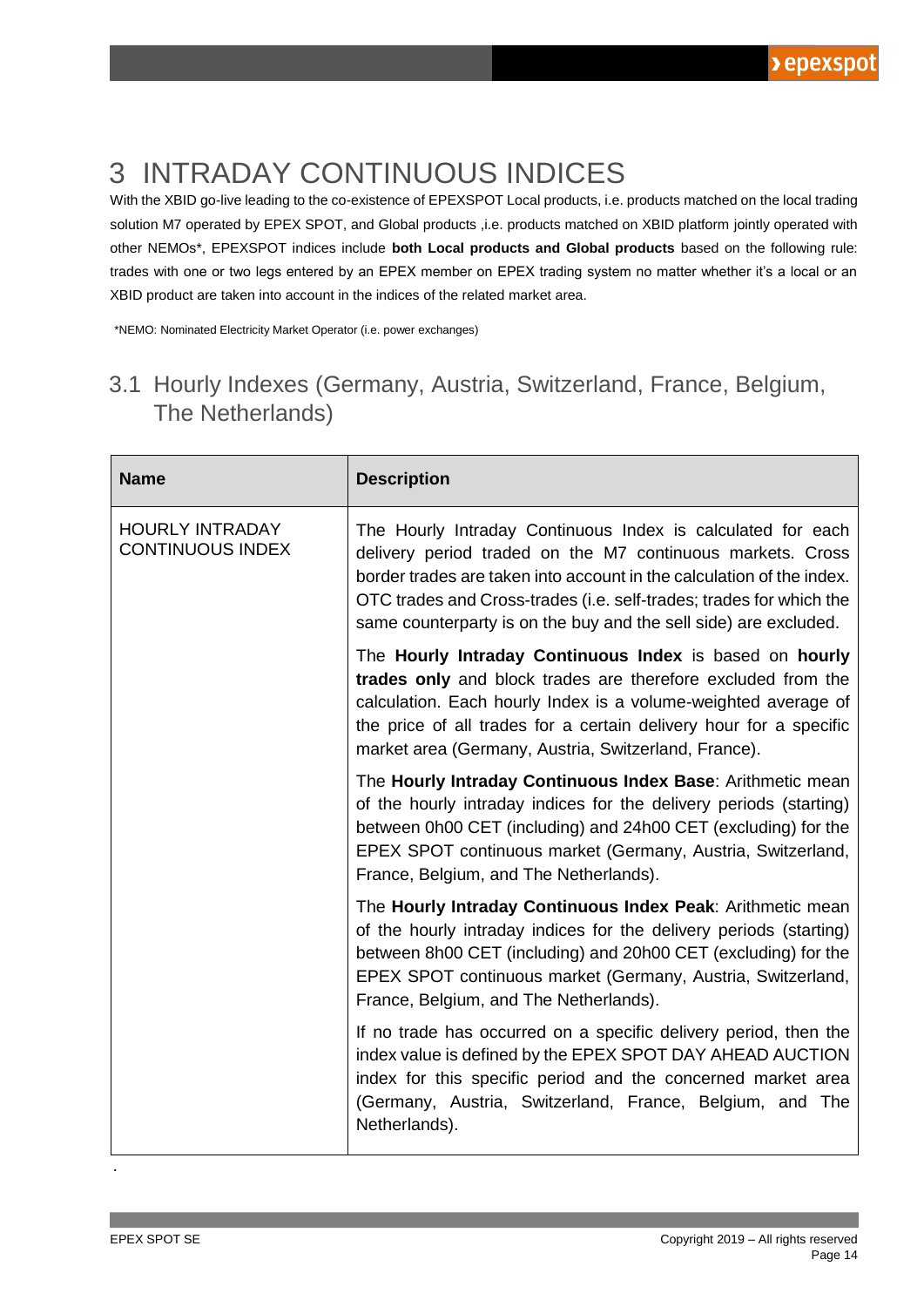### <span id="page-14-0"></span>3.2 15-minute Indexes (Germany, Austria)

| <b>Name</b>                                       | <b>Description</b>                                                                                                                                                                                                                                                                                                                                                                                                                                                                               |
|---------------------------------------------------|--------------------------------------------------------------------------------------------------------------------------------------------------------------------------------------------------------------------------------------------------------------------------------------------------------------------------------------------------------------------------------------------------------------------------------------------------------------------------------------------------|
| <b>15-MIN INTRADAY</b><br><b>CONTINUOUS INDEX</b> | The 15-minute Continuous Intraday Index is a registered<br>trademark of EPEX SPOT SE.                                                                                                                                                                                                                                                                                                                                                                                                            |
|                                                   | The 15-minute Continuous Intraday Index is calculated for each<br>delivery period. Cross border trades are taken into account in the<br>calculation of the index. Cross-trades (i.e. self-trades; trades for<br>which the same counterparty is on the buy and the sell side) are<br>excluded.                                                                                                                                                                                                    |
|                                                   | The 15-minute Continuous Intraday Index is based on 15-minute<br>trades only. Each 15-minute Index is a volume-weighted average<br>of the price of all trades for a certain delivery 15-minute period on<br>one specific market area (Germany, Austria). If no trade has<br>occurred on a specific 15-minute period, we apply an arithmetic<br>rule to match with the Hourly Intraday Continuous Index for this<br>specific 15-minute period on the concerned market area<br>(Germany, Austria). |
|                                                   | Example:                                                                                                                                                                                                                                                                                                                                                                                                                                                                                         |
|                                                   | Hour 1 index: 20 €/MWh                                                                                                                                                                                                                                                                                                                                                                                                                                                                           |
|                                                   | 00:00-00:15 index: 12 €/MWh                                                                                                                                                                                                                                                                                                                                                                                                                                                                      |
|                                                   | 00:15-00:30 index: 13 €/MWh                                                                                                                                                                                                                                                                                                                                                                                                                                                                      |
|                                                   | 00:30-00:45 index: 15 €/MWh                                                                                                                                                                                                                                                                                                                                                                                                                                                                      |
|                                                   | 00:45-01:00: no trades                                                                                                                                                                                                                                                                                                                                                                                                                                                                           |
|                                                   | 00:45-01:00 index calculation:<br>$X = 20*4 - (12 + 13 + 15) = 40$ €/MWh                                                                                                                                                                                                                                                                                                                                                                                                                         |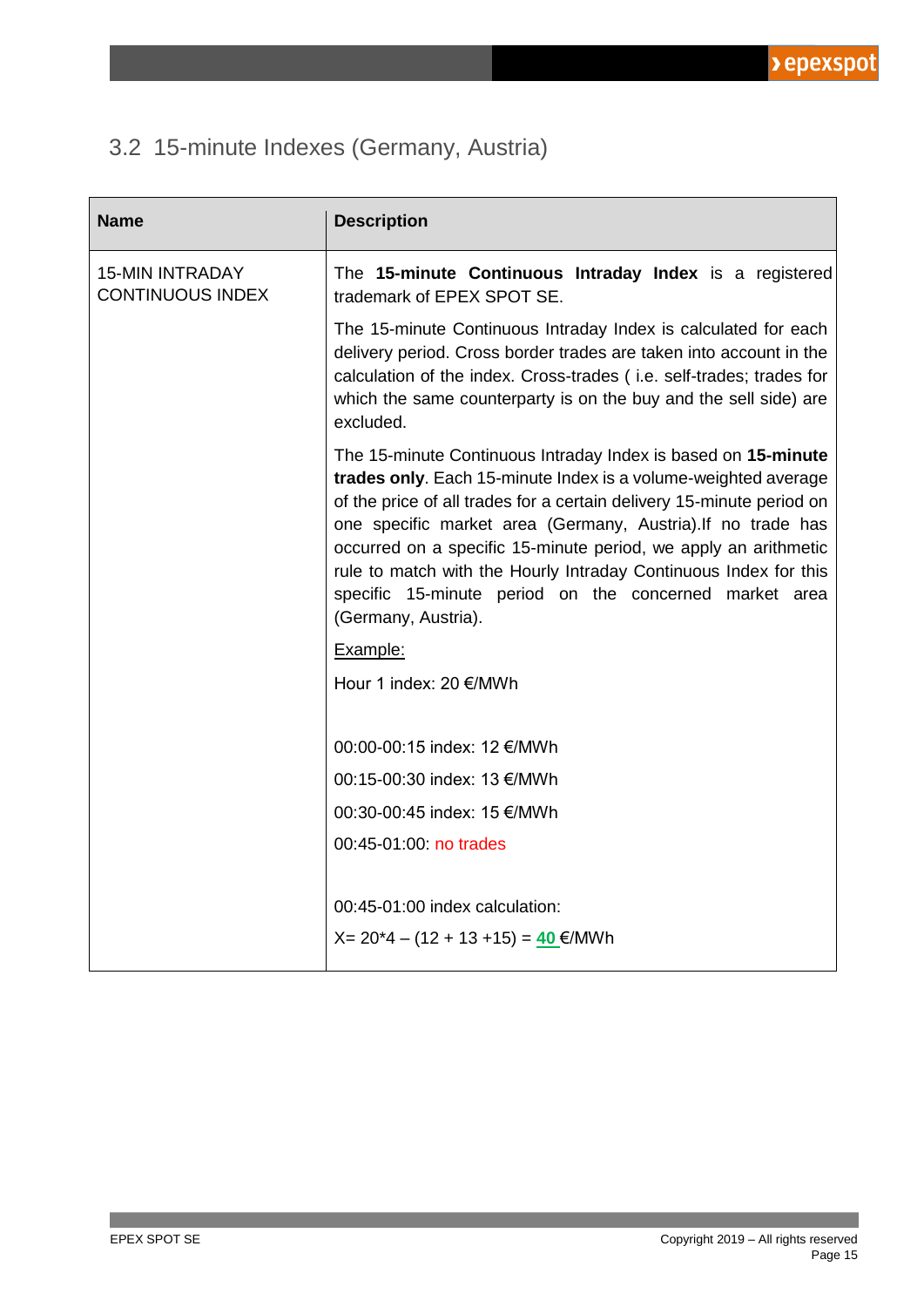### <span id="page-15-0"></span>3.3 30-minute Indexes (Germany, France, Switzerland)

| <b>Name</b>                                       | <b>Description</b>                                                                                                                                                                                                                                                                                                                                                                  |
|---------------------------------------------------|-------------------------------------------------------------------------------------------------------------------------------------------------------------------------------------------------------------------------------------------------------------------------------------------------------------------------------------------------------------------------------------|
| <b>30-MIN INTRADAY</b><br><b>CONTINUOUS INDEX</b> | The 30-minute Continuous Intraday Index is a registered<br>trademark of EPEX SPOT SE.                                                                                                                                                                                                                                                                                               |
|                                                   | The 30-minute Continuous Intraday Index is calculated for each<br>delivery day and takes into account trades that occurred on that<br>specific day and on the day before. Cross border trades are taken<br>into account in the calculation of the index. Cross-trades (i.e.<br>selftrades; trades for which the same counterparty is on the buy<br>and the sell side) are excluded. |
|                                                   | The 30-minute Continuous Intraday Index is based on 30-minute<br>trades only. Each 30-minute Index is a volume-weighted average<br>of the price of all trades for a certain delivery 30-minute period on<br>one specific market area (Germany, France, Switzerland).                                                                                                                |
|                                                   | If no trade has occurred on a specific 30-minute period, we apply<br>an arithmetic rule to match with the Hourly Intraday Continuous<br>Index for this specific 30-minute period on the concerned market<br>area (Germany, France, Switzerland).                                                                                                                                    |
|                                                   | Example:                                                                                                                                                                                                                                                                                                                                                                            |
|                                                   | Hour 1 index: 20 €/MWh                                                                                                                                                                                                                                                                                                                                                              |
|                                                   | 00:00-00:30 index: 25 €/MWh                                                                                                                                                                                                                                                                                                                                                         |
|                                                   | 00:30-01:00 index: no trades                                                                                                                                                                                                                                                                                                                                                        |
|                                                   | 00:30-01:00 index calculation:<br>$X = 20*2 - (25) = 15$ €/MWh                                                                                                                                                                                                                                                                                                                      |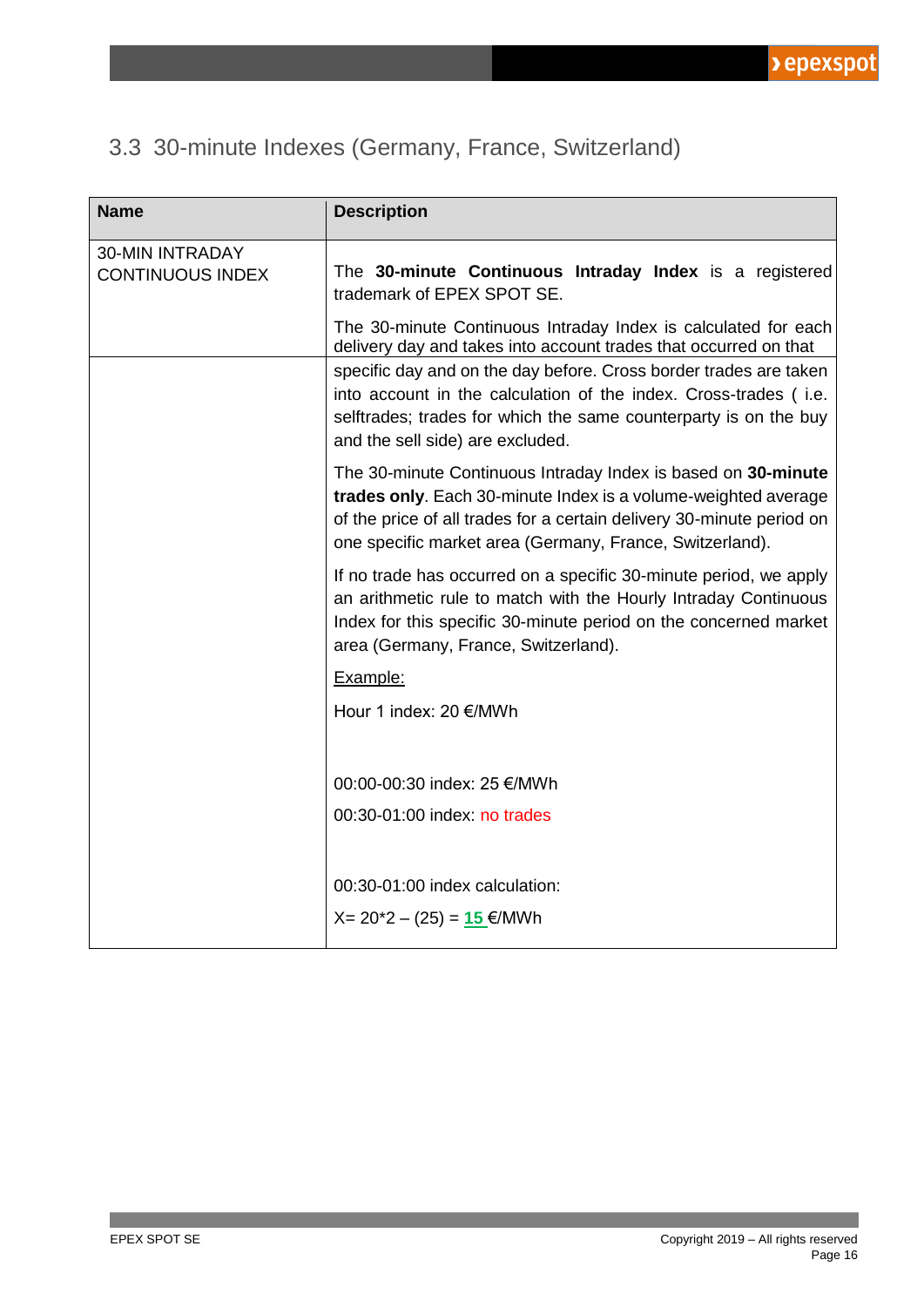### <span id="page-16-0"></span>3.4 ID3-Price (Germany, Austria, France)

| <b>Name</b>   | <b>Description</b>                                                                                                                                                                                                                                                                                                                                                                                                                                     |
|---------------|--------------------------------------------------------------------------------------------------------------------------------------------------------------------------------------------------------------------------------------------------------------------------------------------------------------------------------------------------------------------------------------------------------------------------------------------------------|
| $ID_3$ -Price |                                                                                                                                                                                                                                                                                                                                                                                                                                                        |
|               | The <b>ID<sub>3</sub>-Price</b> is a registered trademark of EPEX SPOT SE.                                                                                                                                                                                                                                                                                                                                                                             |
|               | The $ID_3$ -Price of a given market (Germany, Austria, France) is<br>calculated for each delivery period. Cross border trades with one<br>leg (Buy/Sell) in the given market are taken into account in the<br>calculation of the index. Cross-trades (i.e. self-trades; trades for<br>which the same counterparty is on the buy and the sell side) are<br>excluded.                                                                                    |
|               | The $ID_3$ -Price is calculated for all products of the market<br>(15 minutes and hourly products for Germany and Austria,<br>30 minutes and hourly products for France). Each ID <sub>3</sub> -Price is<br>a volume-weighted average of the price of all trades for a certain<br>delivery period (15-minute, 30 min or hour) on one specific market<br>area, concluded between 30 minutes and three hours before start<br>of delivery of the product. |
|               | Example: For quarter 21qh1 (delivery from 20:00 to 20:15), the ID3<br>index is the volume-weighted average of all transactions with time<br>stamp between 17.00 and 19.30.                                                                                                                                                                                                                                                                             |
|               | If no trades occurred between 30 minutes and three hours before<br>start of delivery of the product, the averaging window is extended<br>to the whole trading period of the product:                                                                                                                                                                                                                                                                   |
|               | For 15-minute products:                                                                                                                                                                                                                                                                                                                                                                                                                                |
|               | If no trades at all are present $\rightarrow$ the Intraday Auction value is<br>used                                                                                                                                                                                                                                                                                                                                                                    |
|               | If no value are available for the Intraday auction $\rightarrow$ we apply an<br>arithmetic rule to match with the Hourly Intraday Continuous Index<br>for this specific 15-minute period on the concerned market area<br>For 30-minute products:                                                                                                                                                                                                       |
|               | If no trades at all are present, we apply an arithmetic rule to match<br>with the Hourly Intraday Continuous Index for this specific<br>30 minute period on the concerned market area<br>For Hourly<br>products:                                                                                                                                                                                                                                       |
|               | If no trades at all are present $\rightarrow$ the day-ahead auction result is<br>used.                                                                                                                                                                                                                                                                                                                                                                 |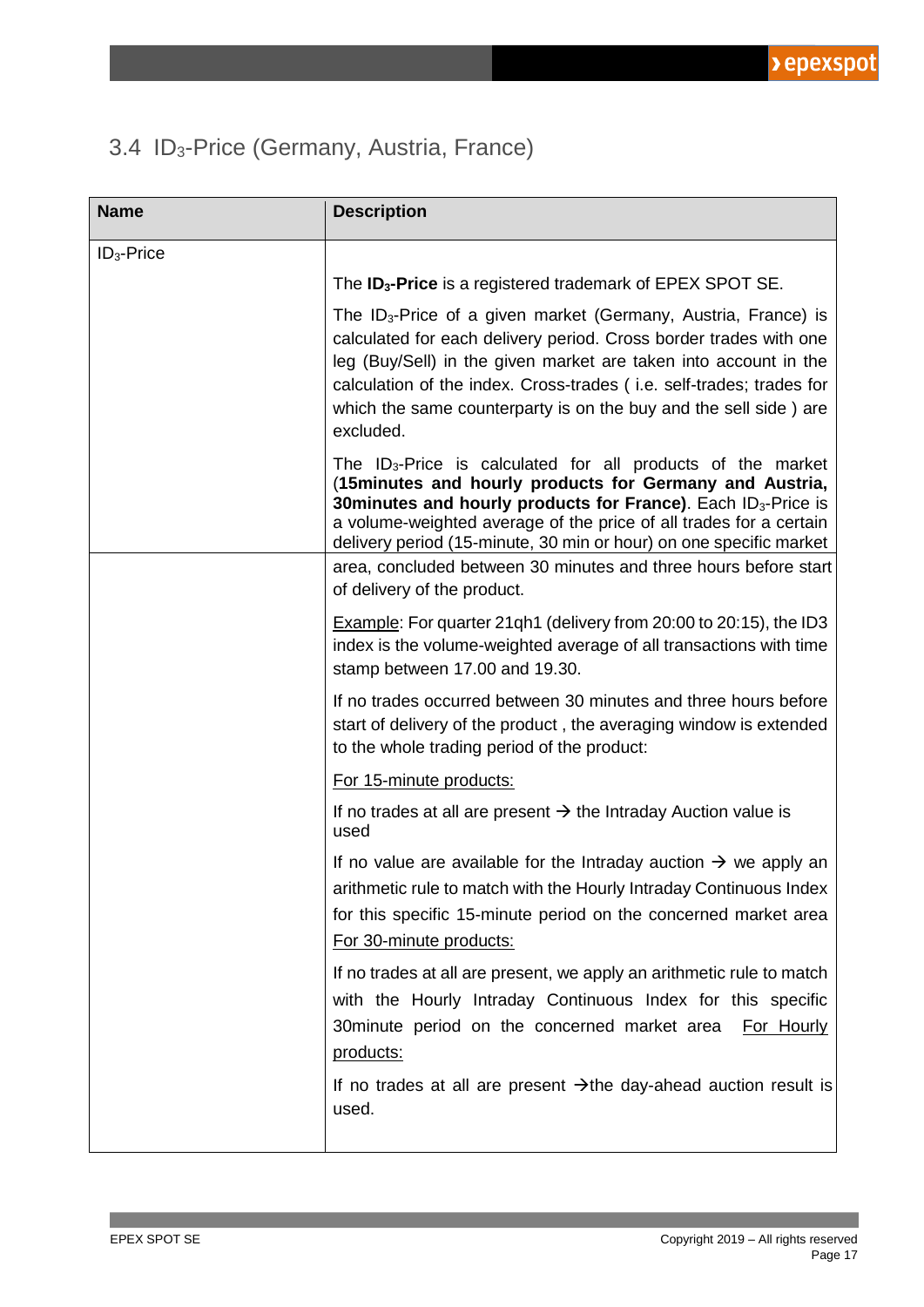### <span id="page-17-0"></span>3.5 ID<sub>1</sub>-Price (Germany, Austria)

| <b>Name</b>   | <b>Description</b>                                                                                                                                                                                                                                                                                                                                                                   |
|---------------|--------------------------------------------------------------------------------------------------------------------------------------------------------------------------------------------------------------------------------------------------------------------------------------------------------------------------------------------------------------------------------------|
| $ID_1$ -Price |                                                                                                                                                                                                                                                                                                                                                                                      |
|               | The <b>ID<sub>1</sub>-Price</b> is a registered trademark of EPEX SPOT SE.                                                                                                                                                                                                                                                                                                           |
|               | The $ID_1$ -Price of a given market (Germany, Austria) is calculated<br>for each delivery period. Cross border trades with one leg<br>(Buy/Sell) in the given market are taken into account in the<br>calculation of the index. Cross-trades (i.e. trades for which the<br>same counterparty within EPEX SPOT local trading system is on<br>the buy and the sell side) are excluded. |
|               | The $ID_1$ -Price is calculated for all products of the market<br>(15 minutes, 30-minutes and hourly products for Germany,<br>15 minutes and hourly products for Austria). Each ID <sub>1</sub> -Price is<br>a volume-weighted average of the price of all trades for a certain<br>delivery period (15-min, 30 min or hour) on one specific market                                   |
|               | area, concluded between 30 minutes and one hour before start of<br>delivery of the product.                                                                                                                                                                                                                                                                                          |
|               | Example: For quarter 21qh1 (delivery from 20:00 to 20:15), the ID1<br>index is the volume-weighted average of all transactions with time<br>stamp between 19.00 and 19.30.                                                                                                                                                                                                           |
|               | For 15-minute products:                                                                                                                                                                                                                                                                                                                                                              |
|               | If no trades at all are present, use ID3 15min For                                                                                                                                                                                                                                                                                                                                   |
|               | 30-minute products:                                                                                                                                                                                                                                                                                                                                                                  |
|               | If no trades at all are present, use ID3 hourly For                                                                                                                                                                                                                                                                                                                                  |
|               | Hourly products:                                                                                                                                                                                                                                                                                                                                                                     |
|               | If no trades at all are present, use ID3 hourly                                                                                                                                                                                                                                                                                                                                      |
|               |                                                                                                                                                                                                                                                                                                                                                                                      |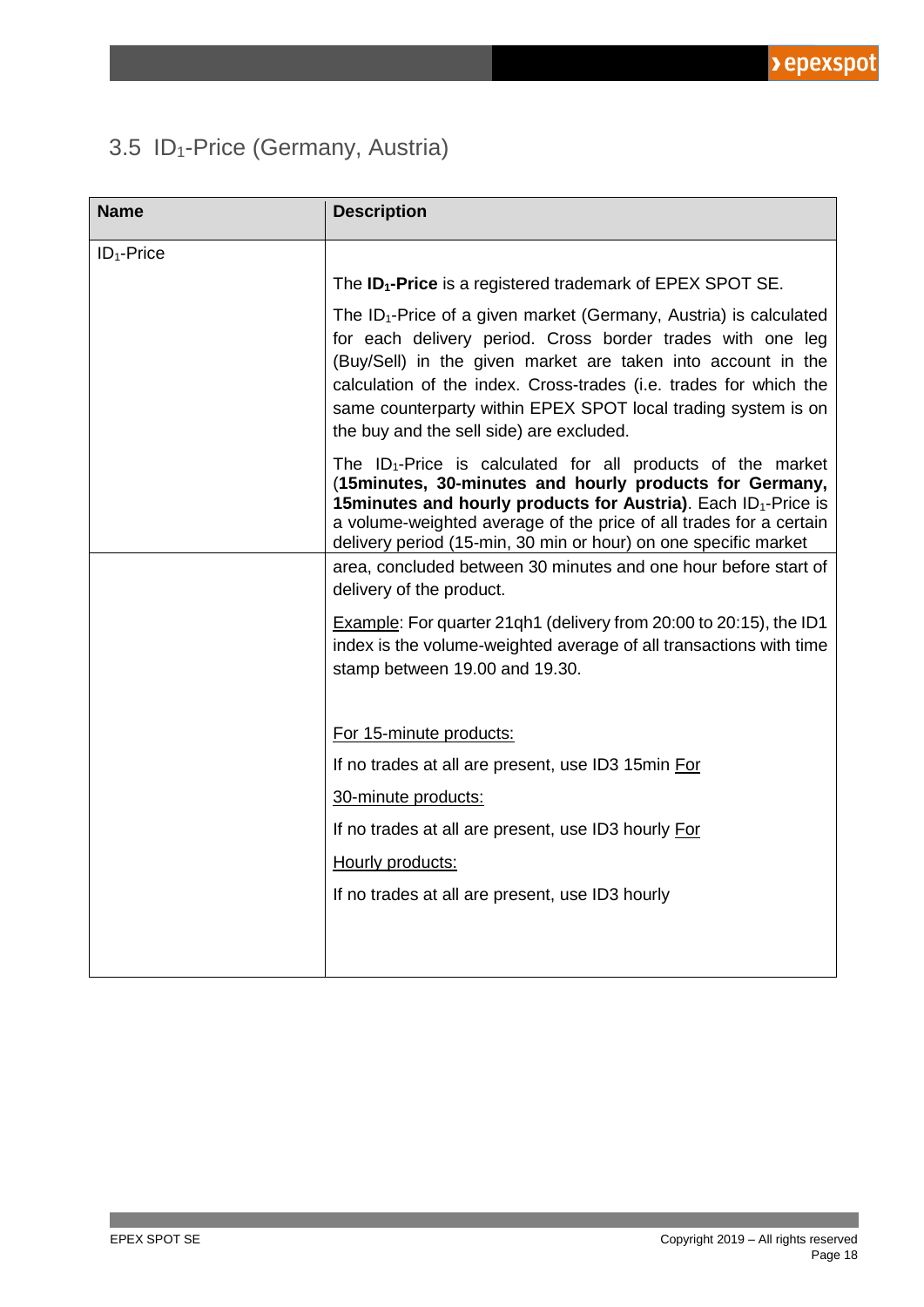### <span id="page-18-0"></span>3.6 Reference Price Data (Great Britain)

| <b>Name</b>     | <b>Description</b>                                                                                                                                                                                                                                                                                                                                                                                                 |
|-----------------|--------------------------------------------------------------------------------------------------------------------------------------------------------------------------------------------------------------------------------------------------------------------------------------------------------------------------------------------------------------------------------------------------------------------|
| RPD HH 1H 2H 4H |                                                                                                                                                                                                                                                                                                                                                                                                                    |
|                 | <b>RPD HH 1H 2H 4H refers to the continuous British Electricity</b><br>Index. It is a registered trademark of EPEX SPOT SE. Note that<br>the daily indices are based on EFA days; spanning from 23h00 to<br>23h00 local UK time, corresponding to 0h00 to 24h00 CET.                                                                                                                                               |
|                 | The RPD HH 1H 2H 4H is available for all delivery periods on the<br>EPEX SPOT GB continuous market. All indices have a precision<br>of two decimals and are expressed in £/MWh. The RPD HH 1H 2H<br>4H index is the volume weighted average price determined for<br>each delivery period based on all half hour, 1 hour, 2 hour and 4<br>hour block trades spanning the delivery period of the RPD HH 1H<br>2H 4H. |
|                 | OTC trades and Cross trades (i.e.self-trades: trades for which the<br>same counterparty is on the buy and the sell side) are excluded.                                                                                                                                                                                                                                                                             |
|                 | <b>RPD HH 1H 2H 4H BASE:</b> Arithmetic mean of the RPD HH 1H 2H<br>4H indices for the delivery periods (starting) between 0h00 CET<br>(including) and 24h00 CET (excluding) for the EPEX SPOT GB<br>continuous market.                                                                                                                                                                                            |
|                 | <b>RPD HH 1H 2H 4H PEAK: Arithmetic mean of the RPD HH 1H 2H</b><br>4H indices for the delivery periods (starting) between 8h00 CET<br>(including) and 20h00 CET (excluding) for the EPEX SPOT GB<br>continuous market.                                                                                                                                                                                            |
|                 | RPD HH 1H 2H 4H OFF-PEAK: Arithmetic mean of the RPD HH<br>1H 2H 4H indices for the delivery periods (starting) between 0h00<br>CET (including) and 8h00 CET (excluding) and between 20h00<br>CET (including) and 24h00 CET (excluding) for the EPEX SPOT<br>GB continuous market.                                                                                                                                 |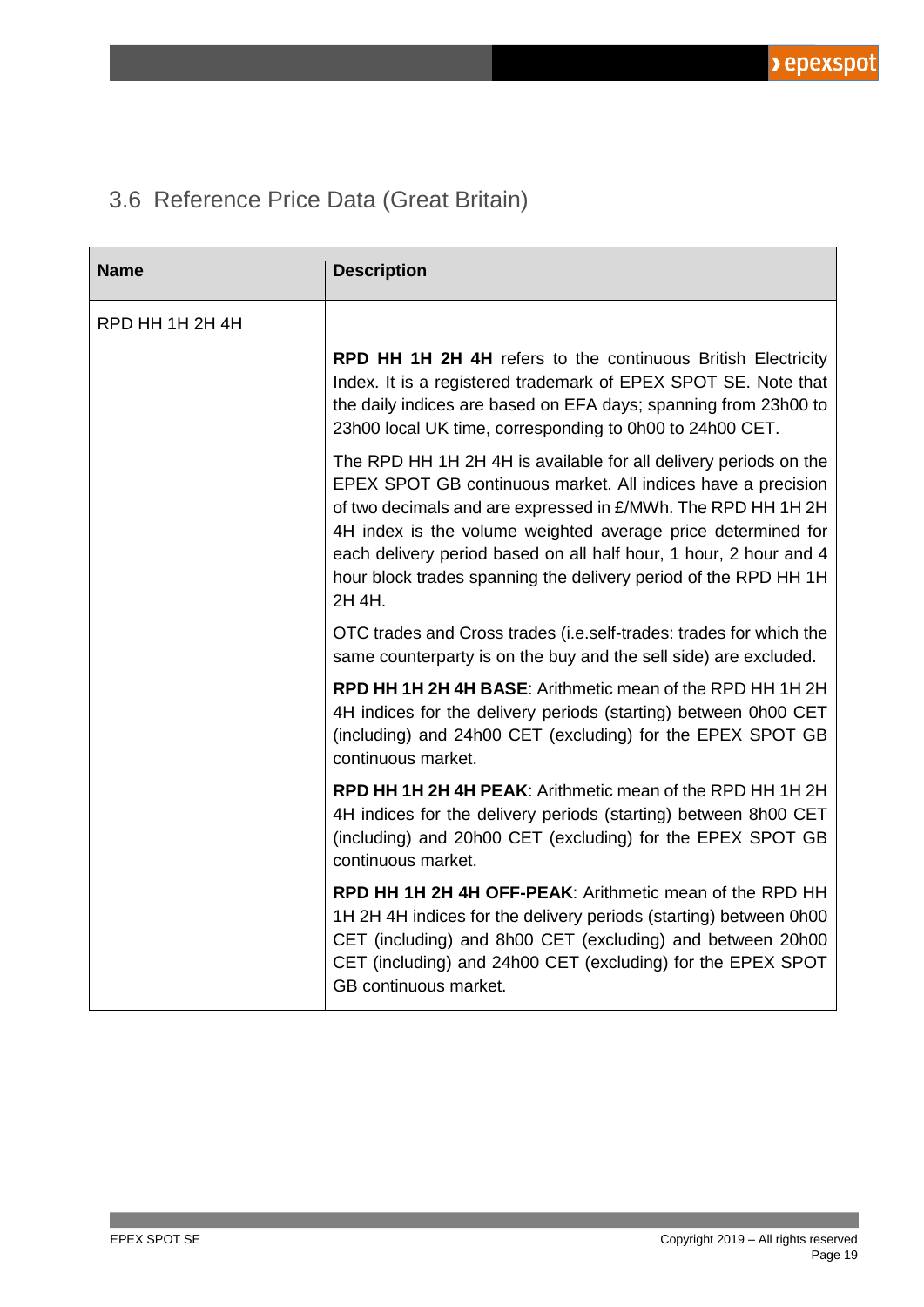| <b>Name</b> | <b>Description</b>                                                                                                                                                                                                                                                                                                                             |
|-------------|------------------------------------------------------------------------------------------------------------------------------------------------------------------------------------------------------------------------------------------------------------------------------------------------------------------------------------------------|
| RPD HH      | <b>RPD HH</b> refers to the continuous British Electricity Index. It is a<br>registered trademark of EPEX SPOT SE. Note that the daily<br>indices are based on EFA days; spanning from 23h00 to 23h00<br>local UK time, corresponding to 0h00 to 24h00 CET.                                                                                    |
|             | The RPD HH is available for all delivery periods on the EPEX<br>SPOT GB continuous market. All indices have a precision of two<br>decimals and are expressed in £/MWh. The RPD HH index is the<br>volume weighted average price determined for each delivery<br>period based on all half hour trades for the delivery period of the<br>RPD HH. |
|             | OTC trades and Cross trades (i.e.self-trades: trades for which the<br>same counterparty is on the buy and the sell side) are excluded.                                                                                                                                                                                                         |
|             | <b>RPD HH BASE:</b> Arithmetic mean of the RPD HH indices for the<br>delivery periods (starting) between 0h00 CET (including) and<br>24h00 CET (excluding) for the EPEX SPOT GB continuous<br>market.                                                                                                                                          |
|             | <b>RPD HH PEAK:</b> Arithmetic mean of the RPD HH indices for the<br>delivery periods (starting) between 8h00 CET (including) and<br>20h00 CET (excluding) for the EPEX SPOT GB continuous<br>market.                                                                                                                                          |
|             | <b>RPD HH OFF-PEAK:</b> Arithmetic mean of the RPD HH indices for<br>the delivery periods (starting) between 0h00 CET (including) and<br>8h00 CET (excluding) and between 20h00 CET (including) and<br>24h00 CET (excluding) for the EPEX SPOT GB continuous<br>market.                                                                        |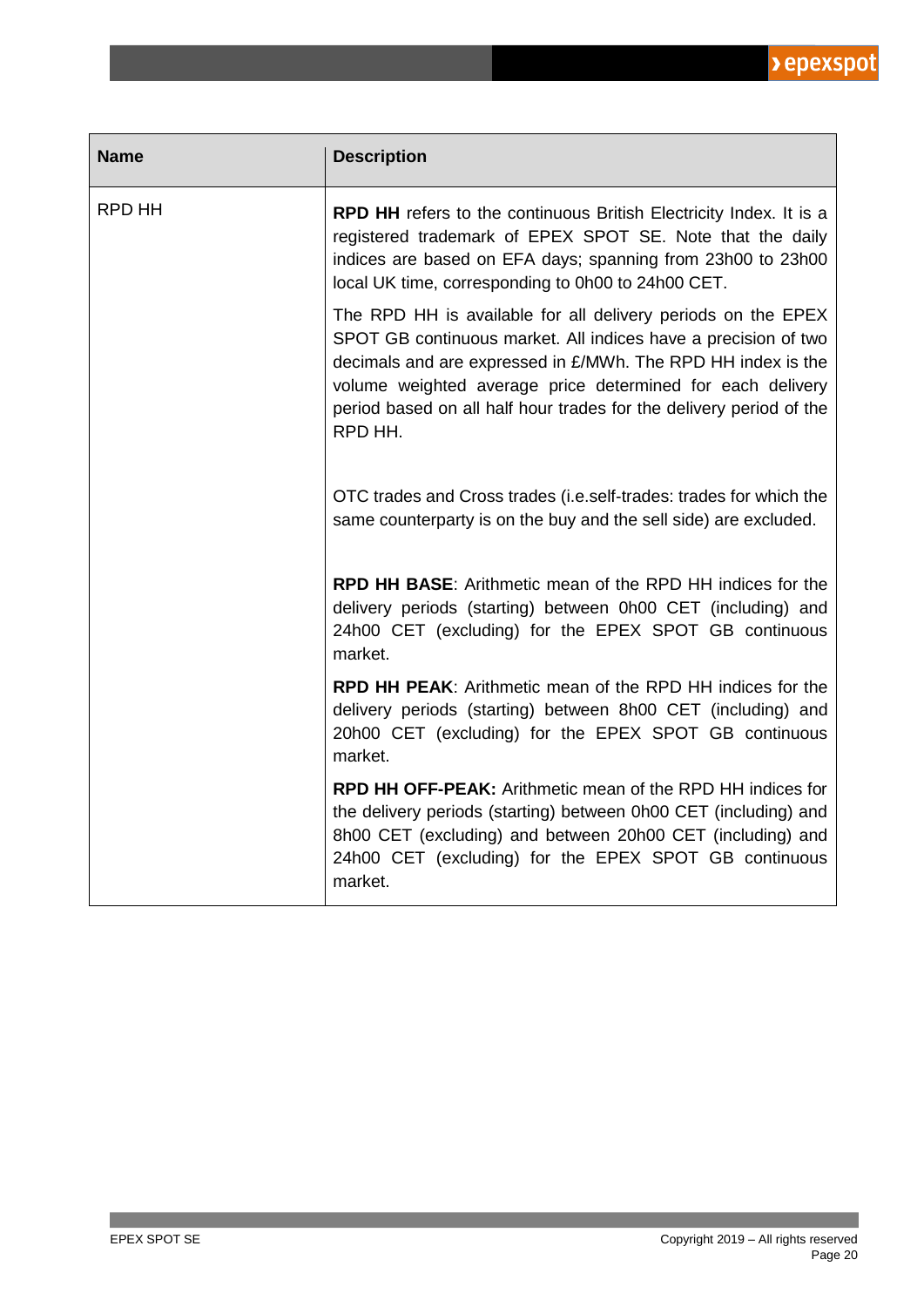### <span id="page-20-0"></span>4 INTRADAY AUCTION INDICES

### <span id="page-20-1"></span>4.1 15-minute Call DE (Germany)

| <b>Name</b>              | <b>Description</b>                                                                                                                                                                                                                                    |
|--------------------------|-------------------------------------------------------------------------------------------------------------------------------------------------------------------------------------------------------------------------------------------------------|
| <b>15-MINUTE CALL DE</b> | The 15-minute Call DE Auction Intraday Index is a registered<br>trademark of EPEX SPOT SE.                                                                                                                                                            |
|                          | The 15-minute Call DE Auction Intraday Index Base: Arithmetic<br>mean of the intraday indices for the delivery periods (starting)<br>between 0h00 CET (including) and 24h00 CET (excluding) for the<br>EPEX SPOT 15-minute Call DE Auction (Germany). |
|                          | The 15-minute Call DE Auction Intraday Index Peak: Arithmetic<br>mean of the intraday indices for the delivery periods (starting)<br>between 8h00 CET (including) and 20h00 CET (excluding) for the<br>EPEX SPOT 15-minute Call DE Auction (Germany). |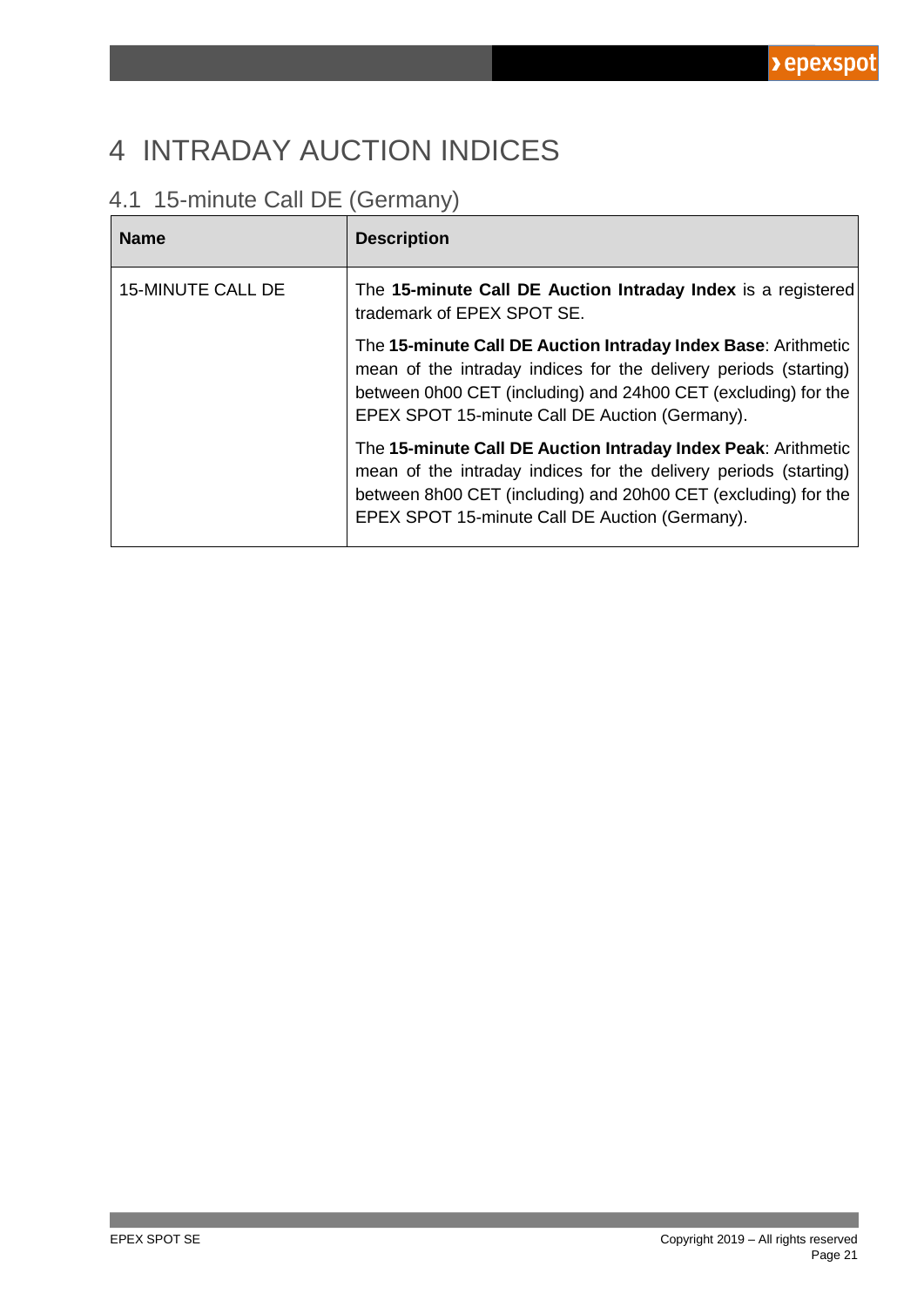### <span id="page-21-0"></span>4.2 GB 30min IDM Auction (Great Britain)

| <b>Name</b>                                    | <b>Description</b>                                                                                                                                                                                                                                                          |
|------------------------------------------------|-----------------------------------------------------------------------------------------------------------------------------------------------------------------------------------------------------------------------------------------------------------------------------|
| EPEX GB 30min IDM<br>auction 17h30 GMT/BST D-1 | <b>EPEX GB 30min IDM auction 17h30 GMT/BST D-1 refers to the</b><br>British Electricity Index for intraday auctions. Note that the daily<br>indices are based on EFA days; spanning from 23h00 to 23h00<br>local UK time, corresponding to 0h00 to 24h00 CET.               |
|                                                | The EPEX GB 30min IDM auction 17h30 GMT/BST D-1 is<br>available for all delivery periods on the EPEX GB 30min IDM<br>auction 17h30 GMT/BST D-1 market. All indices have a precision<br>of two decimals and are expressed in £/MWh.                                          |
|                                                | DAILY HALF HOUR GB BASE 17h30 GMT/BST D-1: Arithmetic<br>mean of the market clearing prices for the delivery periods<br>(starting) between 0h00 CET (including) and 24h00 CET<br>(excluding) for the EPEX GB 30min IDM auction 17h30 GMT/BST<br>D-1 market.                 |
|                                                | DAILY HALF HOUR GB PEAK 17h30 GMT/BST D-1: Arithmetic<br>mean of the market clearing prices for the delivery periods<br>(starting) between 8h00 CET (including) and 20h00 CET<br>(excluding) for the EPEX GB 30min IDM auction 17h30 GMT/BST<br>D-1 market.                 |
|                                                | <b>DAILY HALF HOUR GB OFF-PEAK 17h30 GMT/BST D-1:</b>                                                                                                                                                                                                                       |
|                                                | Arithmetic mean of the market clearing prices for the delivery<br>periods (starting) between 0h00 CET (including) and 8h00 CET<br>(excluding) and between 20h00 CET (including) and 24h00 CET<br>(excluding) for the EPEX GB 30min IDM auction 17h30 GMT/BST<br>D-1 market. |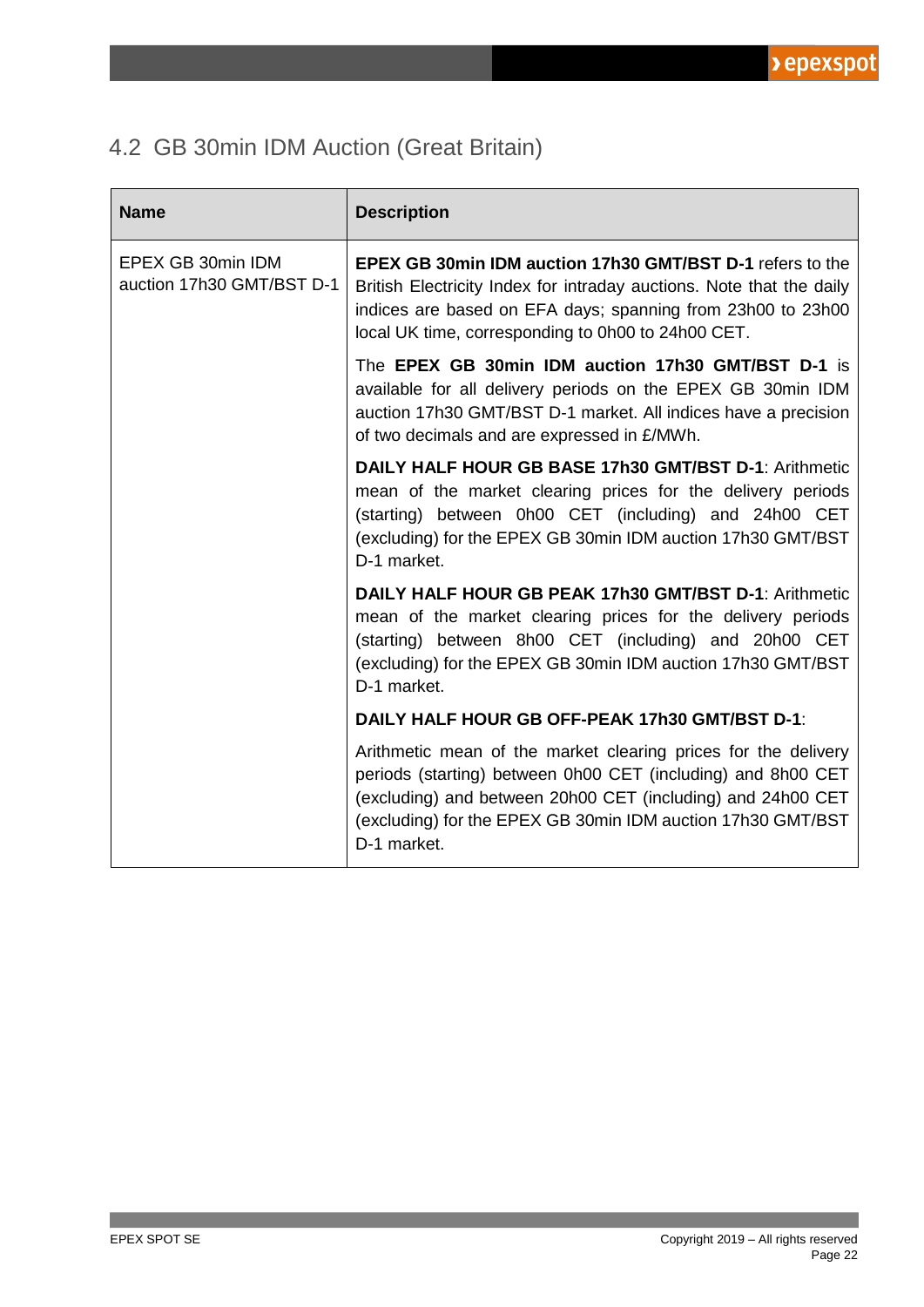| EPEX GB 30min IDM<br>auction 08h00 GMT/BST D | <b>EPEX GB 30min IDM auction 08h00 GMT/BST D refers to the</b><br>British Electricity Index for intraday auctions. Note that the daily<br>indices are based on EFA days; spanning from 23h00 to 23h00<br>local UK time, corresponding to 0h00 to 24h00 CET.                                                               |
|----------------------------------------------|---------------------------------------------------------------------------------------------------------------------------------------------------------------------------------------------------------------------------------------------------------------------------------------------------------------------------|
|                                              | The EPEX GB 30min IDM auction 08h00 GMT/BST D is<br>available for all delivery periods on the EPEX GB 30min IDM<br>auction 08h00 GMT/BST D market. All indices have a precision of<br>two decimals and are expressed in £/MWh.                                                                                            |
|                                              | DAILY HALF HOUR GB BASE 08h00 GMT/BST D: Arithmetic<br>mean of the market clearing prices for the delivery periods<br>(starting) between 0h00 CET (including) and 24h00 CET<br>(excluding) for the EPEX GB 30min IDM auction 08h00 GMT/BST<br>D market.                                                                   |
|                                              | DAILY HALF HOUR GB PEAK 08h00 GMT/BST D: Arithmetic<br>mean of the market clearing prices for the delivery periods<br>(starting) between 8h00 CET (including) and 20h00 CET<br>(excluding) for the EPEX GB 30min IDM auction 08h00 GMT/BST<br>D market.                                                                   |
|                                              | DAILY HALF HOUR GB OFF-PEAK 08h00 GMT/BST D:<br>Arithmetic mean of the market clearing prices for the delivery<br>periods (starting) between 0h00 CET (including) and 8h00 CET<br>(excluding) and between 20h00 CET (including) and 24h00 CET<br>(excluding) for the EPEX GB 30min IDM auction 08h00 GMT/BST<br>D market. |
|                                              | Note that the EPEX GB 30min IDM auction 08h00 GMT/BST D<br>market only covers the last twelve hours of delivery day D. All<br>defined periods within the timespans listed above are included to<br>the calculation of the daily aggregate index.                                                                          |